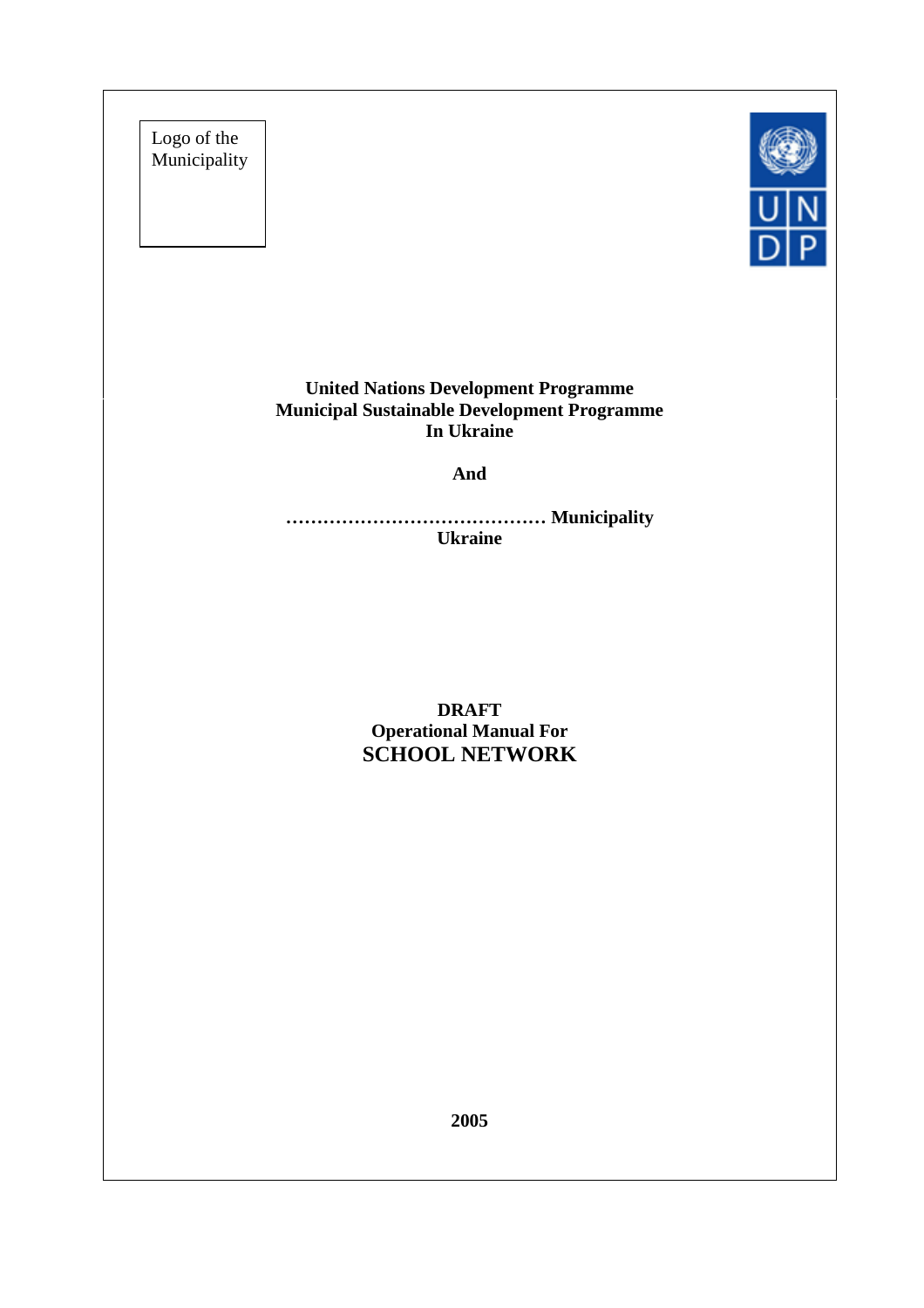#### **Table of Content**

A Glimpse of the Network-Manual, **3**

Background**, 5**

- 1. Establishment of School Network (SN), 5
- 2. Institution Development and building partnership with local authorities (municipality), 6
- 3. Capacity building, 8
- 4. Network's maturity, 8
- 5. Participatory planning, 8
- 6. Project implementation and resource mobilization, 10
	- a. Creation of Functional Group, 10
	- b. Development of detailed project proposal and local resource mobilization, 10
	- c. Mobilization of external resources (linkage with donor agencies), 11
	- d. Resource management, 11
	- e. Work division, procurement and implementation, 11
- 7. Signing of agreement, 11
- 8. Project monitoring, reporting and public auditing, 12
- 9. Sustainability:
	- a. Ensuring project sustainability, 12
	- b. Ensuring institutional sustainability, 13
- 10. Participatory assessment system, 13
- 11. Policy feedback through networking, 14

#### **Tables**

- I. Basic Information on Academic Instituions
- II. Tentative Problems Facing Academic Institutions
- III. List of School Level Needs

#### **Charts**

- I. Institutional Development
- II. Participatory Planning of the City Council
- III. Four Stages of a Cycle of Social Mobilisation
- IV. Sustainability of Institutions Development under Social Mobilisation

#### **Boxes**

I Prioritisation of Local Needs

#### **Annexes**

- I. Some Elements of Statute
- II Complete Model of the MSDP
- III. Sample Account Book for Functional Group
- IV. Sample Management Information System
- V. Sample Questionnaire for Participatory Assessment System

#### **Abbreviations**

CSU Communal Service Unit (same as micro-rayon) MoA Memorandum of Agreement MIS Management Information System MSDC Municipal Sustainable Development Council MSDP Municipal Sustainable Development Programme MST Municipal Support Team MSU Municipal Support Unit PMU Programme Management Unit PSC Project Selection Committee QSC Quality Supervision Committee SDC Social Development Centre *ZHEO* Communal Service Company of municipality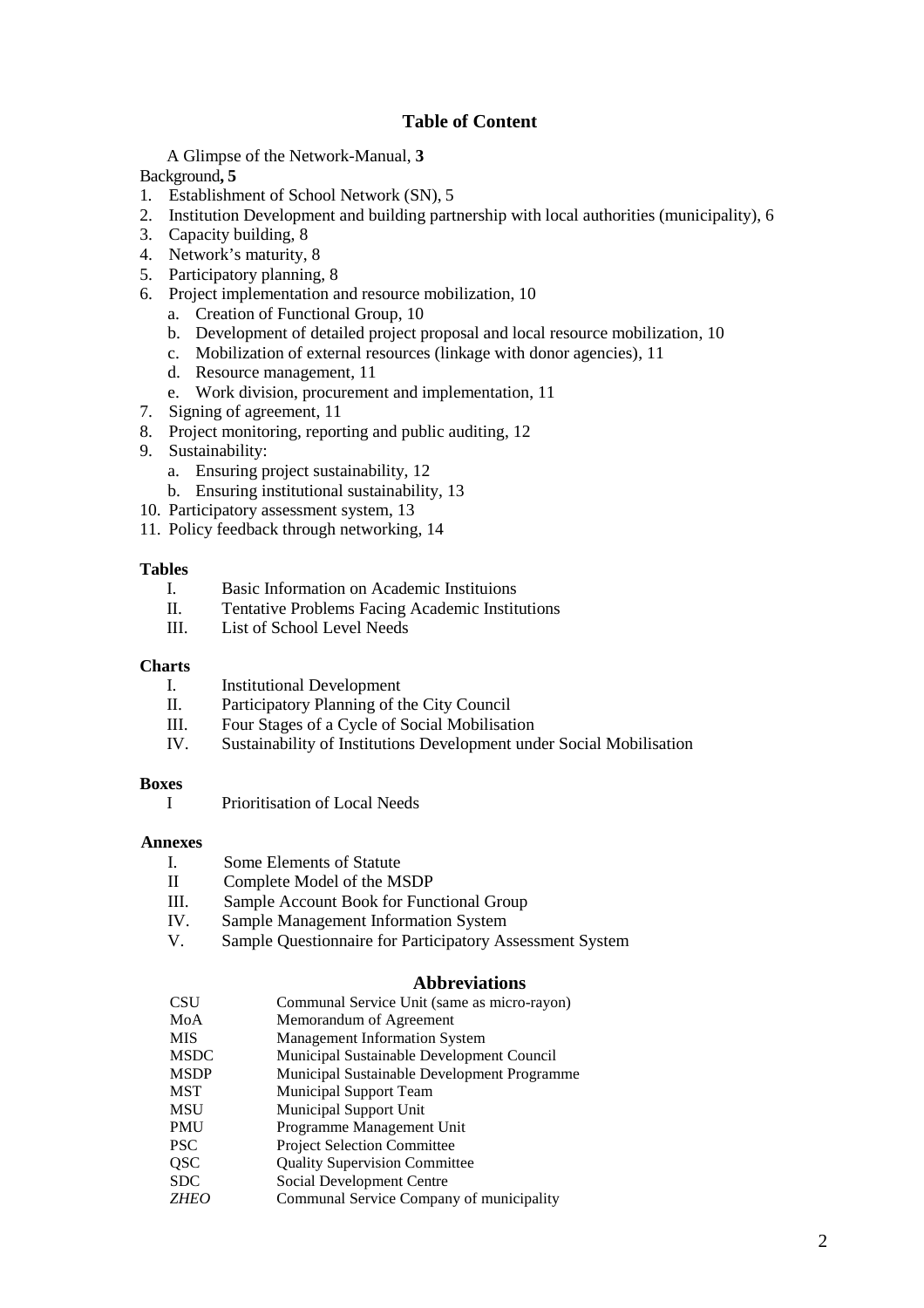#### **A Glimpse of the School Network-Manual**

The following is the summing-up scheme of the activities, which School Network should follow in day-by-day activities to promote sustainable development and participatory approach.

| SN                       | <b>MAIN STEPS</b>             | <b>MAIN ACTIVITY</b>                                                            |
|--------------------------|-------------------------------|---------------------------------------------------------------------------------|
|                          |                               | Get organized<br>$\bullet$                                                      |
|                          | Establishment of              | Form General Assembly of the Network                                            |
| $\mathbf{1}$             | <b>School Network</b>         | Form an Executive body                                                          |
|                          |                               | Generate income source to maintain the Network                                  |
|                          |                               | Institutional development:                                                      |
|                          |                               | Get registered                                                                  |
|                          |                               | Get premises                                                                    |
|                          |                               | Set up secretariat or Social Development Centre                                 |
|                          |                               | Get account number in the bank                                                  |
|                          | Institutional                 | Establish management information system (MIS)                                   |
| $\overline{c}$           | Development and               | Build linkage with other networks and development agencies<br>$\bullet$         |
|                          | Capacity Building.            | Capacity building                                                               |
|                          |                               |                                                                                 |
|                          |                               | Receive management trainings from MSU                                           |
|                          |                               | Organise training on development aspects for the officials of<br>member schools |
|                          |                               | Mobilise necessary logistics to run the seretariat<br>٠                         |
|                          |                               | Practice norms of good governance<br>٠                                          |
| 3                        | Gaining maturity              | Carry out at least one development activity<br>$\bullet$                        |
|                          |                               |                                                                                 |
|                          |                               | Support member schools in preparing social development plan<br>$\bullet$        |
|                          | Participatory planning        | Collect and aggregate social development<br>$\bullet$                           |
| $\overline{\mathcal{A}}$ |                               | Get the aggregate plans prioritised from general assembly<br>$\bullet$          |
|                          |                               | Forward the proritised plan to MSU/municipality<br>$\bullet$                    |
|                          |                               | Participate in public hearing to endorse local priorities<br>$\bullet$          |
|                          |                               | Form Functional Group (FG)<br>٠                                                 |
|                          |                               | Develop detailed proposal                                                       |
|                          |                               | Mobilize local funds                                                            |
|                          | Implementation of             | Mobilize external resources, sign MoA with donor(s)                             |
| 5                        | plans                         | Develop sound fund management system and display data<br>$\bullet$              |
|                          |                               | Prepare necessary work plan and distribute work responsibilities                |
|                          |                               | Procure preliminary materials                                                   |
|                          |                               | Select competent contractor through agreed bidding practices                    |
|                          |                               | Sign the agreement with the contractor                                          |
|                          | Project monitoring,           | Maintain Management Information System<br>$\bullet$                             |
|                          | reporting and public          | Ensure Project Quality Supervision Committee is formed                          |
| 6                        | auditing                      | Prepare and present interim/final progress reports                              |
|                          |                               | Hold public auditing<br>$\bullet$                                               |
|                          |                               | Send a copy of Public auditing to donor agency                                  |
| 8                        | Ensuring project              | Ensure project hand over<br>$\bullet$                                           |
|                          | sustainability                | Develop appropriate institutional mechanism of project O&M                      |
|                          |                               | Generate revenue for project operation and maintenance (O&M)                    |
|                          |                               | Repeat the cycle of planning to project realization                             |
| 9                        | <b>Ensuring institutional</b> | Expand linkage to more development agencies<br>٠                                |
|                          | sustainability                | Keep the members well informed and participated                                 |
|                          |                               | Ensure generating of regular income source                                      |
|                          | Participatory                 |                                                                                 |
| 10                       | assessment system             | Conduct participatory assessment of th Network annually<br>$\bullet$            |
|                          |                               | Support in policy studies on participatory approach<br>$\bullet$                |
| 11                       | Policy feedback               |                                                                                 |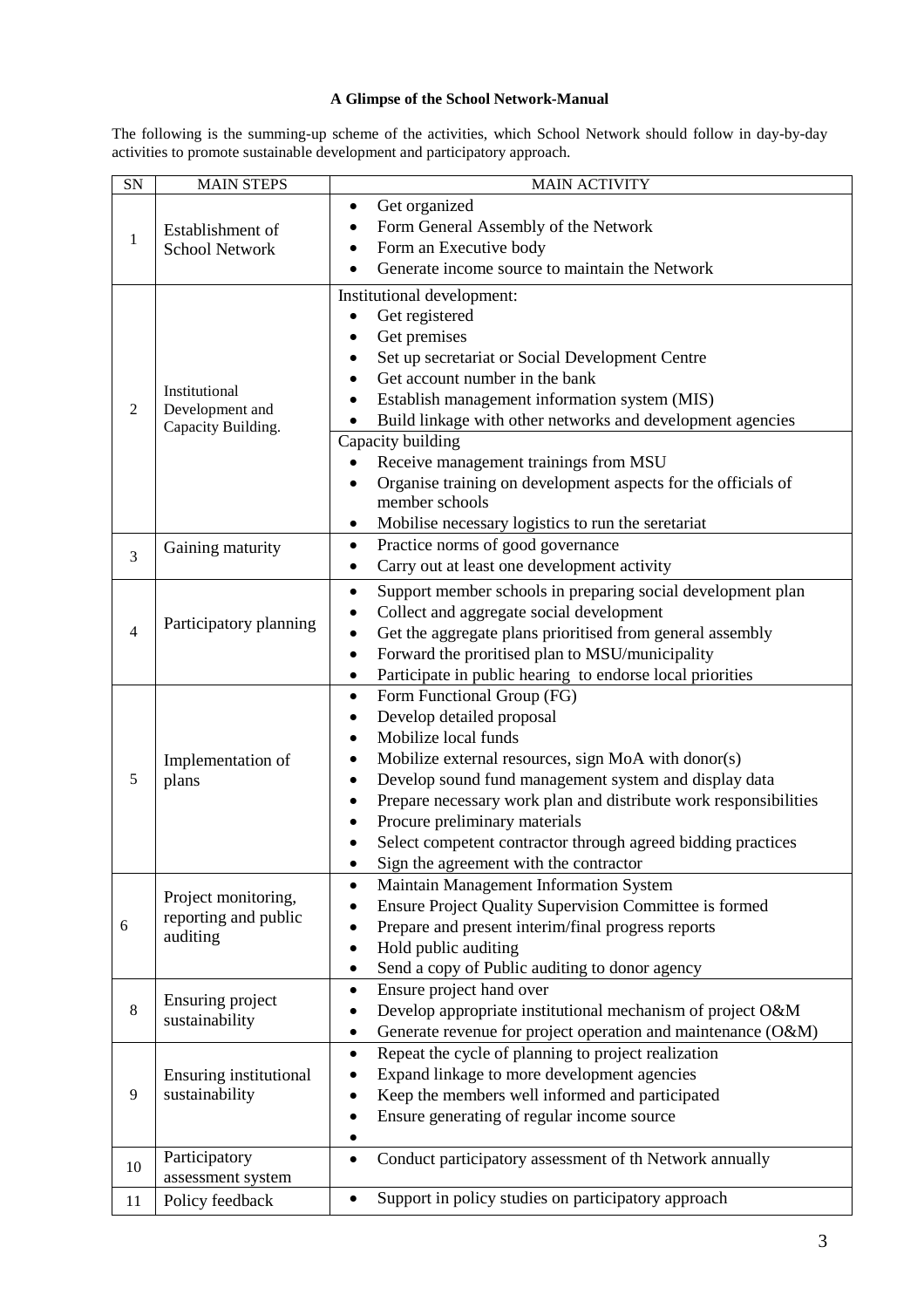# **I. BACKGROUND**

Academic institutions everywhere aim for a quality learning environment in which knowledge could be effectively accumulated, disseminated, shared and learned. Of many factors, quality of physical facilities and availability of latest knowledge in the academic institutions influence learning environment. Besides, academic institutions in Ukraine, are supported by large number of parents, pupils and teachers who have a huge potential to bring positive changes not only in the academic premises but also in the public space (*doms, ulitsa*) in the vicinity. Often, this potential remains untapped.

It is commonly seen that the stakeholders (e.g. teachers, managers, parents, pupils) of the academic institutions struggle for improving the learning environment but with less than expected success. The reason for low level of success is obviously due to their lack of access to resources (money) and source of new knowledge. It is also not uncommon to find many of them quoting that it is only the state/municipality which is responsible to fulfil the essential needs of their institution..

But, the experience around the world and especially in some part of Ukraine and Europe indicate that many problems of academic institutions can be solved by collective action of the academic institutions themselves. Each school/academia has not much space for settling its own problems, but many of them together have more strength to influence the supporting factors or even implement large projects that would enhance quality of their learning environment. Coming together to achieve development goal is termed as forming a network. In today's world, donor agencies, government sectors, municipalities and non-government sectors recognize the fact that no single individual/agency will be able to tackle all the local problems. Therefore, they look for suitable partner(s) to join hands and solve local problems. In case schools/academia can network to help themselves, these agencies from public and private sectors also become interested to support them. Such support comes through partnership arrangement. Partnership is founded on mutual trust and capacity of the network to help its members in solving local problems. Often, network feels lack of capacity or is unable to demonstrate its capacity to be trustworthy development partner. Therefore, it requires capacity building support from outside.

It is in this very context, the Municipal Sustainable Development Programme (MSDP) of UNDP/Ukraine is functioning in ……… municipality since ……. This Programme supports in building capacity of the partners (schools/academia) to help themselves. It works in partnership with ................ municipality. To materialise the vision of the Programme, the City Council has established a Municipal Support Unit (MSU). The personnel of the MSU (called municipal support team or MST) are available to work with the schools and academia in the municipality. They assist the schools/academia in building their capacity to forge partnership with the municipality, other local/regional/national agencies from public and private sectors and international development agencies such that the they become able to resolve their local problems – may it be of social, economic or environmental nature.

Contact address of the MSU-staff is given in Box – I below.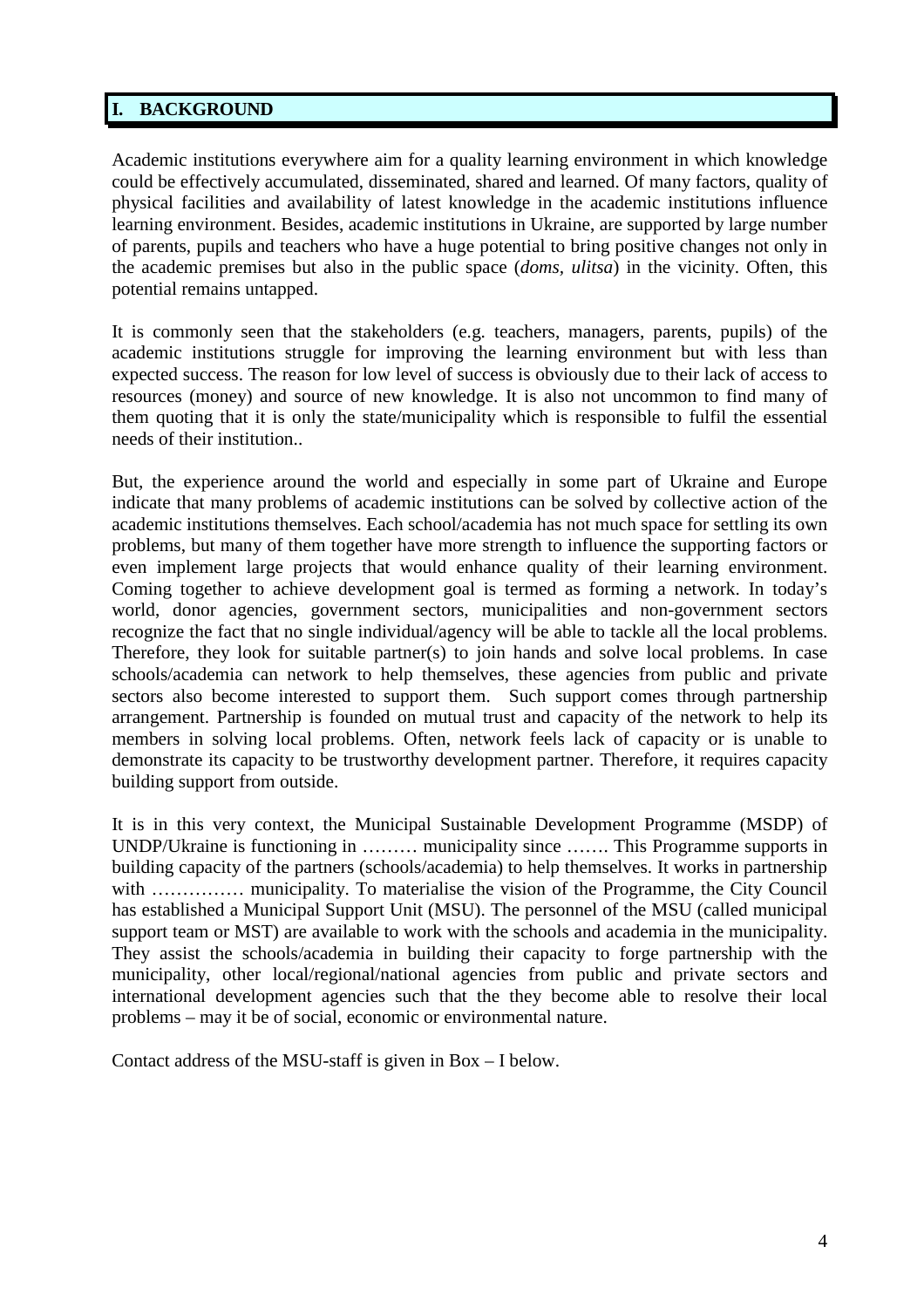|                       | <b>Box – I: Whereabouts of the MSU Staff</b> |         |
|-----------------------|----------------------------------------------|---------|
| <b>Contact Person</b> |                                              |         |
|                       |                                              |         |
| 2.                    |                                              |         |
| 3.                    |                                              |         |
| <i><b>Adress</b></i>  |                                              |         |
|                       |                                              |         |
|                       |                                              |         |
|                       |                                              |         |
| Telephone: -          | $Fax: -$                                     | E-mail: |

#### *What must be done?*

In practice schools by themselves often solve different small problems, like repair of the premises at summer time or cleaning the territory, but for solving significant problems the educational organizations must –

- **Get organized** (into a Network) as an organization provides opportunity for pooling resources to resolve local problems;
- **Identify genuine leadership/activists from among themselves**. It is only these activists, and not outsiders, that are able to bring out the willingness for self-help and working together;
- **Generate capital** which is essential to meet the management cost of the organization;
- **Identify and prioritise** local needs (and not the wants, which are to be provided by outsider) what schools/academia are willing to undertake;
- **Assess the feasibility** of identified needs;
- **Arrange and secure** required resources (from various sources) to the network for undertaking the needs;
- **Monitor, lobby and establish linkages** with various development agencies to keep resolving local problems one after another.

#### *How to do?*

There are definite processes that the academia must follow in a step-by-step manner to meet all these conditions by themselves. Sometimes, the academic institutions are not very much aware about the processes and the steps. Following sections of this manual describes step-by-step process that ought to be followed for resolving local problems and improving learning environement.

Staffs of the MSU will provide necessary assistance to the academic instituions in fulfilling these processes and steps. Academic instituions should keep in close touch with them to get clarifications and assistance at any stage of process.

#### *Who should start?*

Often, the MSU-officials contact the schools or academia and describe the advantages and processes of forming a network. Nonetheless, one or more active persons from schools/academia could initiate the process by themselves as mentioned in this manual.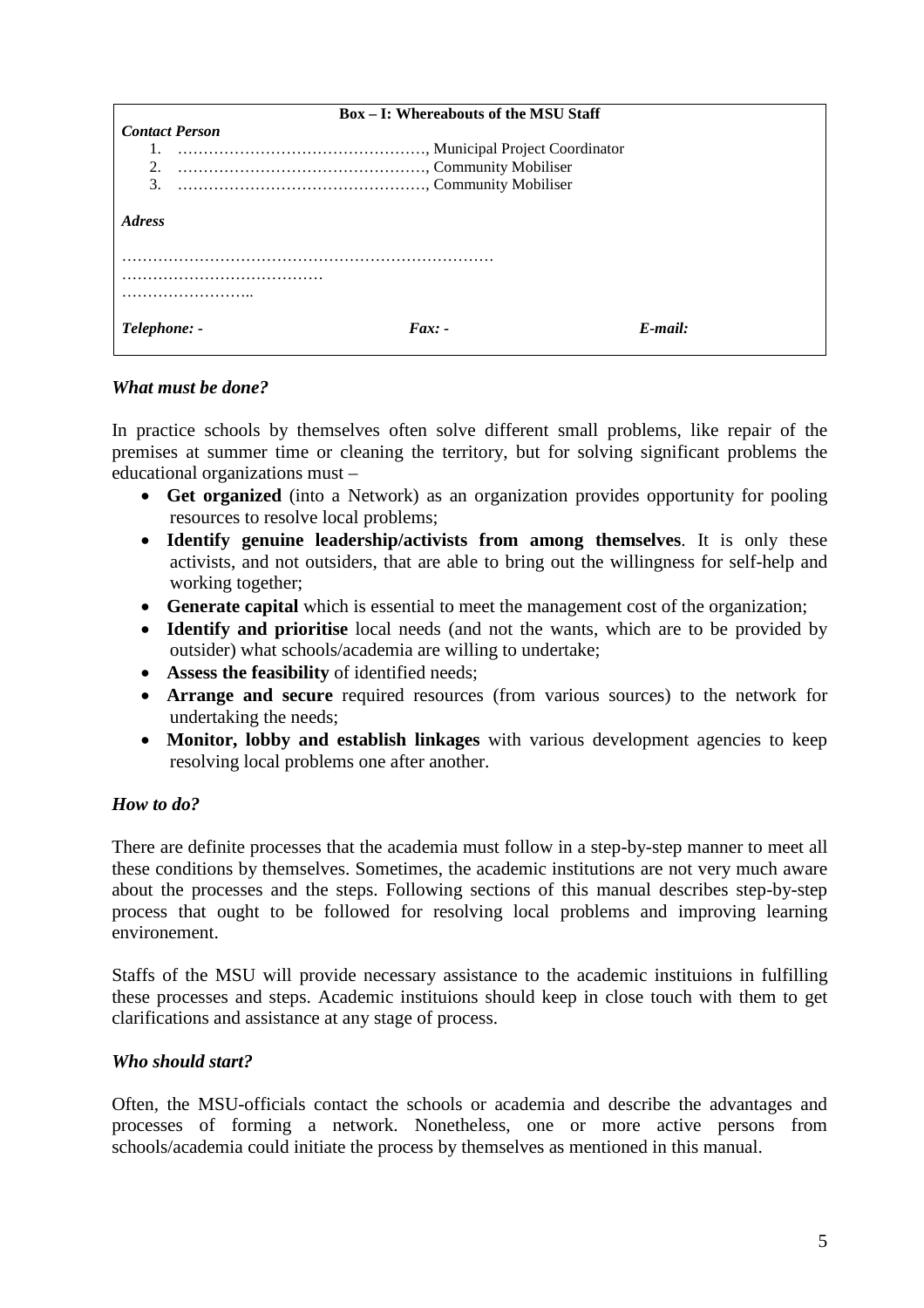# **II. ESTABLISHMENT OF SCHOOL NETWORK**

#### **2.1 Collect basic information**

To start with, it is necessary to document basic information about all educational institutions (e. g. schools, academia etc.) of the city in following terms:

| <b>SN</b> | Name of<br>Address<br>Director |  | Contact media |     |        | # of teachers |        |      | # of students | Chairperson of Association |         |       |
|-----------|--------------------------------|--|---------------|-----|--------|---------------|--------|------|---------------|----------------------------|---------|-------|
|           | Institution                    |  | Tele.         | Fax | E-mail | Male          | Female | Male | Female        | Teacher                    | Parents | Pupil |
|           |                                |  |               |     |        |               |        |      |               |                            |         |       |
|           |                                |  |               |     |        |               |        |      |               |                            |         |       |
|           |                                |  |               |     |        |               |        |      |               |                            |         |       |
|           |                                |  |               |     |        |               |        |      |               |                            |         |       |
|           |                                |  |               |     |        |               |        |      |               |                            |         |       |
|           |                                |  |               |     |        |               |        |      |               |                            |         |       |

**Table – I: Basic Information on Academic Instituions**

Most of these information could be availed from education department or by contacting each academic institution in the list separately or from other relevant sources.

### **2.2 Collect Local Needs**

Use appropriate technique to collect list of the problems facing academic institutions (in the list) and are hampering the learning environment. Such problems may be social, economic or environmental. Analyse the problems in following format:

|           |                  | Table – II. Tematrye i Tobienis Paenig Academic Institutions |                                           |                                        |
|-----------|------------------|--------------------------------------------------------------|-------------------------------------------|----------------------------------------|
| <b>SN</b> | Specific Problem | Identifying<br>School/Academia                               | Total number<br>of identifying<br>Schools | % of total<br>participating<br>schools |
|           |                  |                                                              |                                           |                                        |
| 2         |                  |                                                              |                                           |                                        |
| 3         |                  |                                                              |                                           |                                        |
| 4         |                  |                                                              |                                           |                                        |
| $\cdots$  |                  |                                                              |                                           |                                        |
| $\cdots$  |                  |                                                              |                                           |                                        |
|           | TOTAL            |                                                              |                                           |                                        |

**Table – II: Tentative Problems Facing Academic Institutions**

#### **2.3 Decide on Forming Network:**

At an appropriate time, call meeting of the representatives of the schools<sup>1</sup>/academia. Management (i.e. director), focal teacher<sup>2</sup> and the chairperson of the parents' association together represent a school. Other academia could represent themselves in appropriate manner. Also, invite officials from the education and health departments to attend this meeting.

Present the above analysis (in section 2.2) of the needs to them and seek their opinion on –

• How these problems could be solved?

<sup>1</sup> It is assumed that each school has active association of the parents, pupils and teachers. If one or more of these associations are non-existent or inactive then it would be useful to form/activate them.

<sup>2</sup> The focal teacher ought to be a highly creative teacher committed to the social cause in the society. He/she should be selected by consensus by the teachers, parents and students council. He/she shall apply various awareness tools to familiarise the school community on social issues and mobilise/motivate them to take local action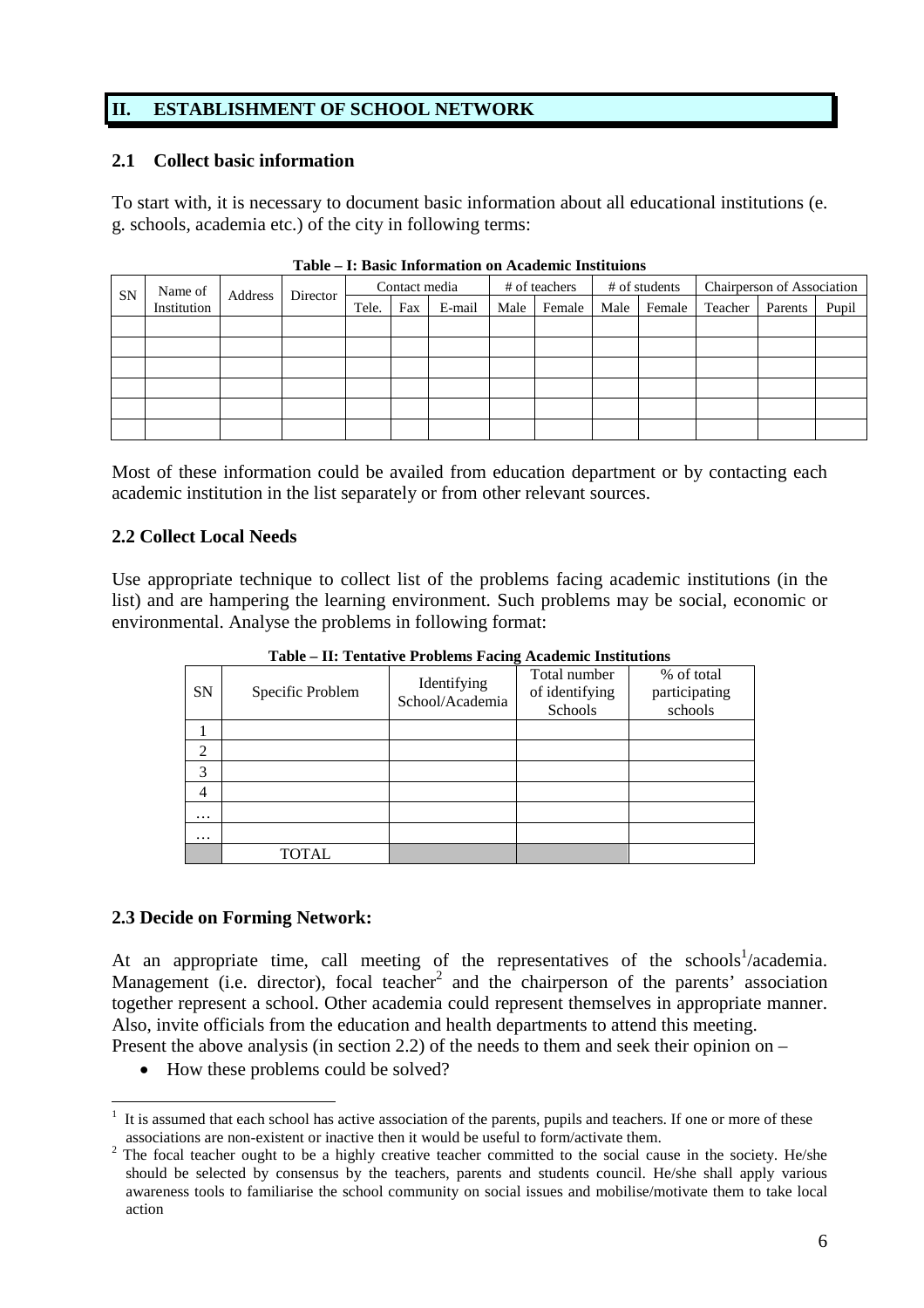• Who should solve them?

A sharp debate may be expected before any conclusion could be reached. In case the conclusion is that the schools should try themselves before expecting help from outside then there appears a room for partnership among the academia. This partnership will be for solving local problems on self-help basis. For forging partnership, the schools' members must be willing to  $-$ 

- Believe in community approach i.e. working together approach
- Meet regularly to discuss on local development issues and seek possible solutions
- Contribute money on regular basis as a gesture to show commitment and to sustain the network (e.g. pay membership fees)
- $\bullet$  Join other schools in
	- planning for development
	- undertaking activities for development of the school, its surrounding area and the *ulitsa,* to which the schools belong
	- monitoring of the development activities related with the school
- Avoid personal agenda or any social/religious/political agenda that will cause a conflict
- Select genuine leadership<sup>3</sup> from among the directors, focal teachers and parents' chairpersons to facilitate implementation of the activities they would like to do.

Affirmative response from 80% or more of the focal teachers, chairpersons of the parents' associations and the directors of the participating schools/academia could be considered as a clear indication that they are willing to make decision in favour of forming a network of schools.

## **2.4 Forming a Network**

By writing a protocol, the representatives of the schools/academia network themselves around clearly defined areas (as seen in the above analysis) such as advocacy, capacity building, information and experience sharing. Three representatives (the director, the chairperson of the parents' committee and the focal teacher) from each school will form the general assembly of the Network.

The members of the general assembly form an executive body comprising of a chairperson, a treasurer, a secretary, and 4-6 active members. The executive body should be balanced in terms of gender.

The member schools decide to make contribution, in cash/kind to meet the running cost of the Network.

The general body will meet quarterly, preferably on rotational basis from school to school. The executive body will meet as and when required.

Detail activities of the Network will be bound by the statute to be prepared by the executive committee and approved by the general assembly later.

# **III. CAPACITY BUILDING AND INSTITUTIONAL DEVELOPMENT**

 $3$  A person satisfying following criteria could be considered as a genuine leadership/activist:

Having high regards and affinity for social service

Not active politically and unbiased from the perspective of religious and cultural differences

Capable of giving development leadership to members of the network

Able to spare time for social/educational service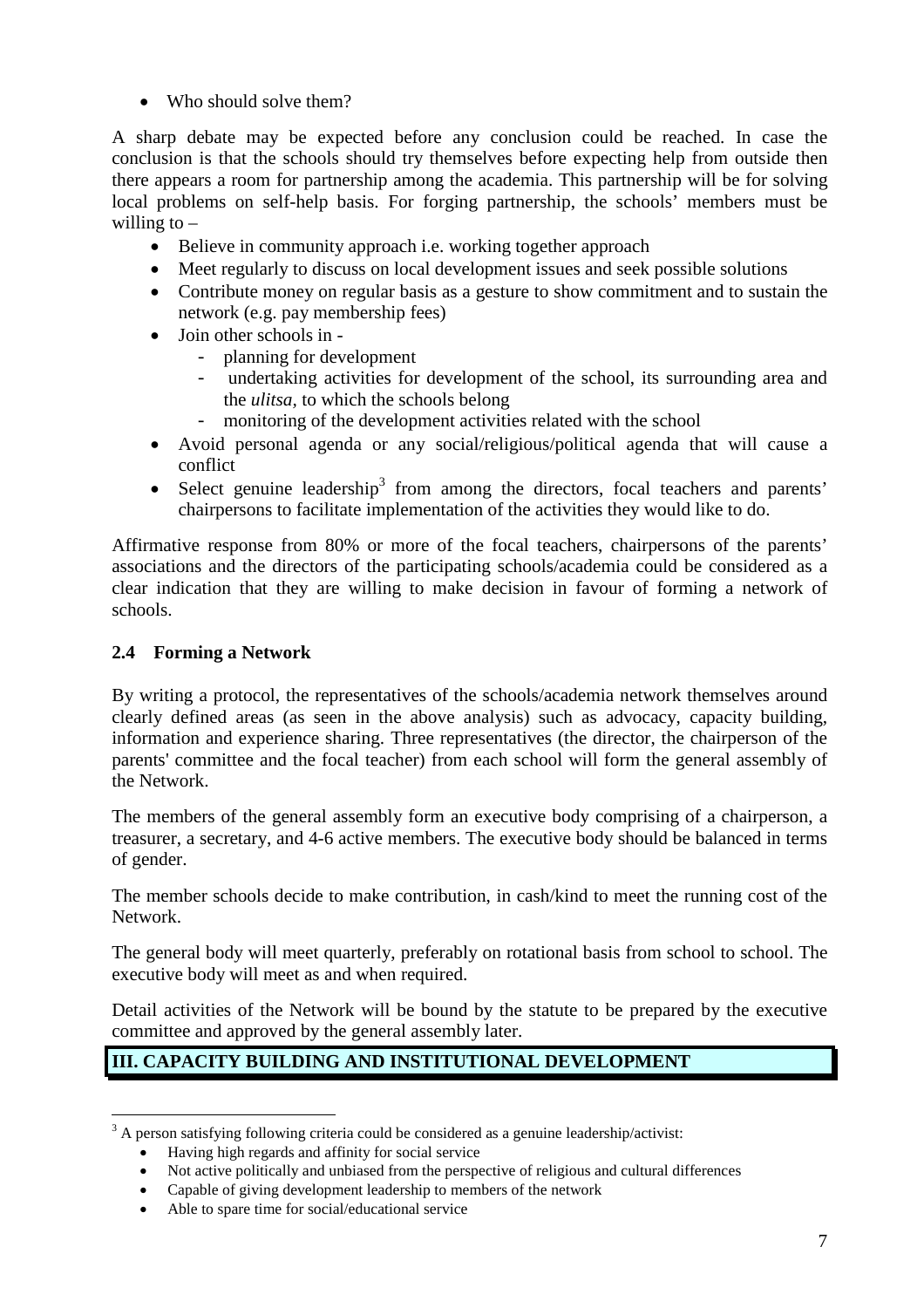### **3.1 Institutional Development of Networks and Building Partnership with Local Authorities**

Institutional development in context of the Network involves its formalization; opening of bank account and establishing financial management system; establishing office (secretariat) of the Network; ensuring system of good governance and building linkages with similar networks.. Often, MSU organizes basic training for the representatives (officials) of networks to facilitate the process of institutionalisation.

Network can be registered according to the current legislation of Ukraine. In this case they will act as non-governmental non-profit public organizations with its own statute. Network can also choose another form of the official recognition – writing application to the local council following the framework of regulation offered by the council. The Network should develop its statute/regulation under consensus of the general members. Annex – I provides some elements to consider while developing a statute.

For the effective functioning, the School-Network establishes its secretariat as 'Social Development Centre (SDC)'. Often one of the member schools offers its premises for the secretariat. Also, MSU assists in availing premises, setting up of the office with appropriate MIS-display, and securing logistics and equipments. If necessary, MSU lobbies with various agencies including the municipal authorities for this purpose. A support staff is deputed to look after day-to-day affairs of the secretariat, to coordinate the activities of the Network and to maintain the documentation. Deputation of the support staff could be done through following alternative options depending on situation prevailing in the municipality:

- Deputation from the host school (at least on part time) to work for the Network
- Contribution from the partner schools to meet the salary cost of the support staff
- Deputation of staff, on rotational basis, from the member schools
- Volunteer(s) on part time/full time basis

For quite some times, the Network functions around its immediate local needs and the needs of its members institutions, at their own individual level. For this end, it keeps interacting with municipal level local authorities and service providing agencies. However, it faces a need of working together with other networks, and in close cooperation with other important institutions such as oblast administration, municipality etc., so as to expand its capacity to serve its members better. One such common forum for the Network to join is the Municipal Sustainable Development Council (MSDC) formed by the representatives of the networks of the citizens, NGOs, small businesses, oblast state administration, municipality, and the officials of the executive committee of the local council. MSDC supports activities like –

- Experience sharing,
- Identifying challenges and opportunities related with the implementation of sustainable development strategies/millennium development goals in the municipality
- Exploring policy options to promote participatory governance and public-private partnership for improving the living quality of the people in the municipality;
- Lobbying with various actors at oblast/national level for recognition of the policy options
- Managing Municipal Sustainable Development Fund (MSDF)' whenever it comes into existence

Following flow-chart explains the complete picture of the institutional development: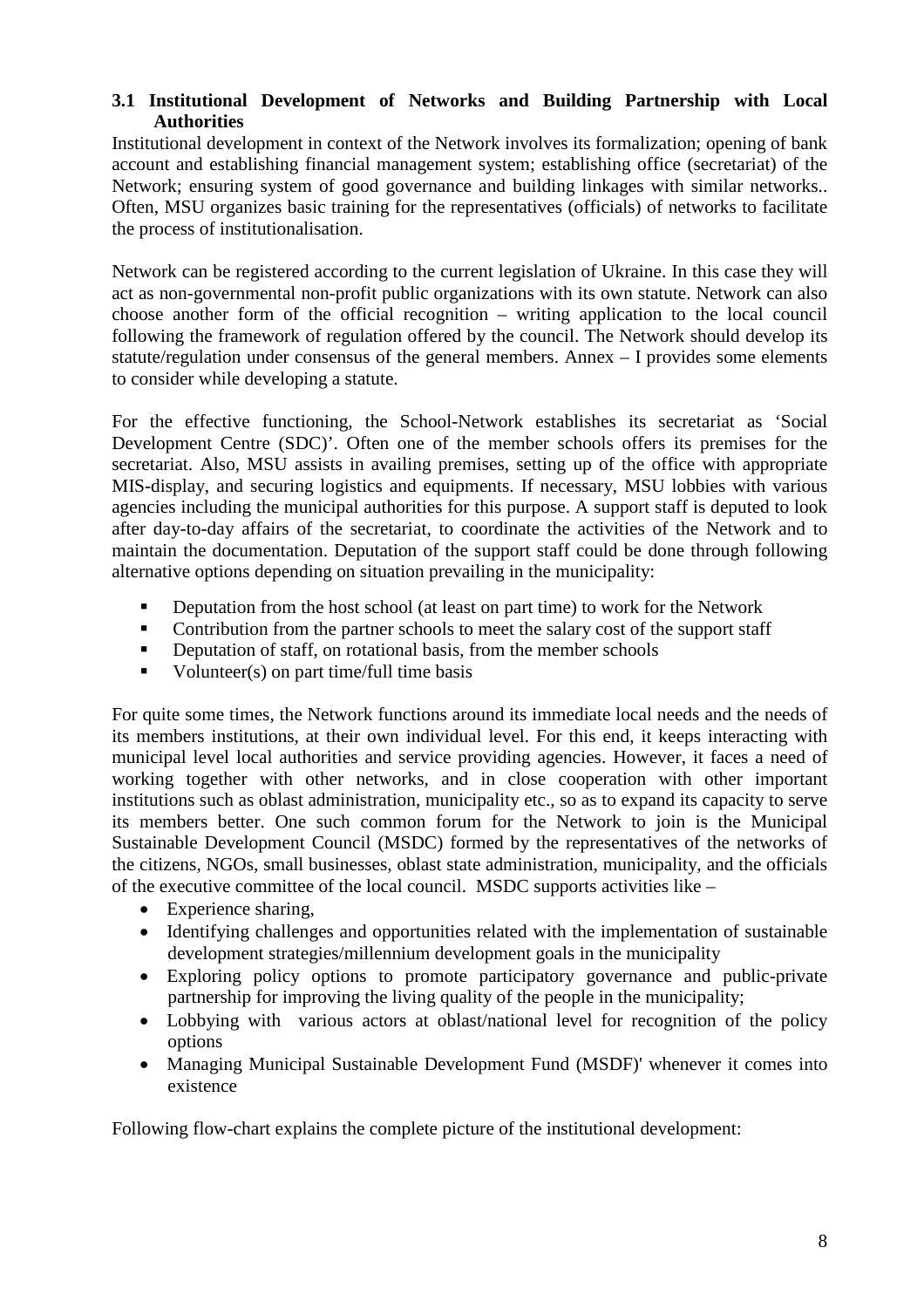

**Chart – I: Institutional Development<sup>4</sup>**

# **3.2 Capacity Building**

MSU makes assessment of training needs of the School Network officials and organizes training, with support of the Programme Management Unit in Kyiv, on following subjects so as enhance their (a) skill on effective management of the Network and (b) awareness key development needs and ways to tackle them:

- Organisational management Organisational vision, rights and duties of officials, holding meetings, writing minutes, legal provisions (developing statute, registration process and post registration formalities);
- Financial management opening account, book keeping, audit, taxation etc.;
- Human Rights
- Community, its characteristics and its position in the existing law of Ukraine. Community and community development in the urban context
- Analysis of urban problems with a focus on social and environmental issues
- Governance, good governance and local governance;
- Sustainable development (Local Agenda 21) and Millennium Development Goals and their relevance in Ukrainian context;
- Effective Communication and conflict management;
- Planning Strategic planning and Participatory planning
- Participatory monitoring and reporting
- Leadership development
- Gender and development
- HIV/AIDS prevention

On its turn, the Network assesses the training need of its member-schools on above subjects and organizes training, with support of the MSU, PMU and relevant agencies in the municipality. This will open the door for academia to plan for supporting current generation and preparing future generation towards right course of development in the municipality.

<sup>4</sup> A complete framework of the model can be seen in Annex - II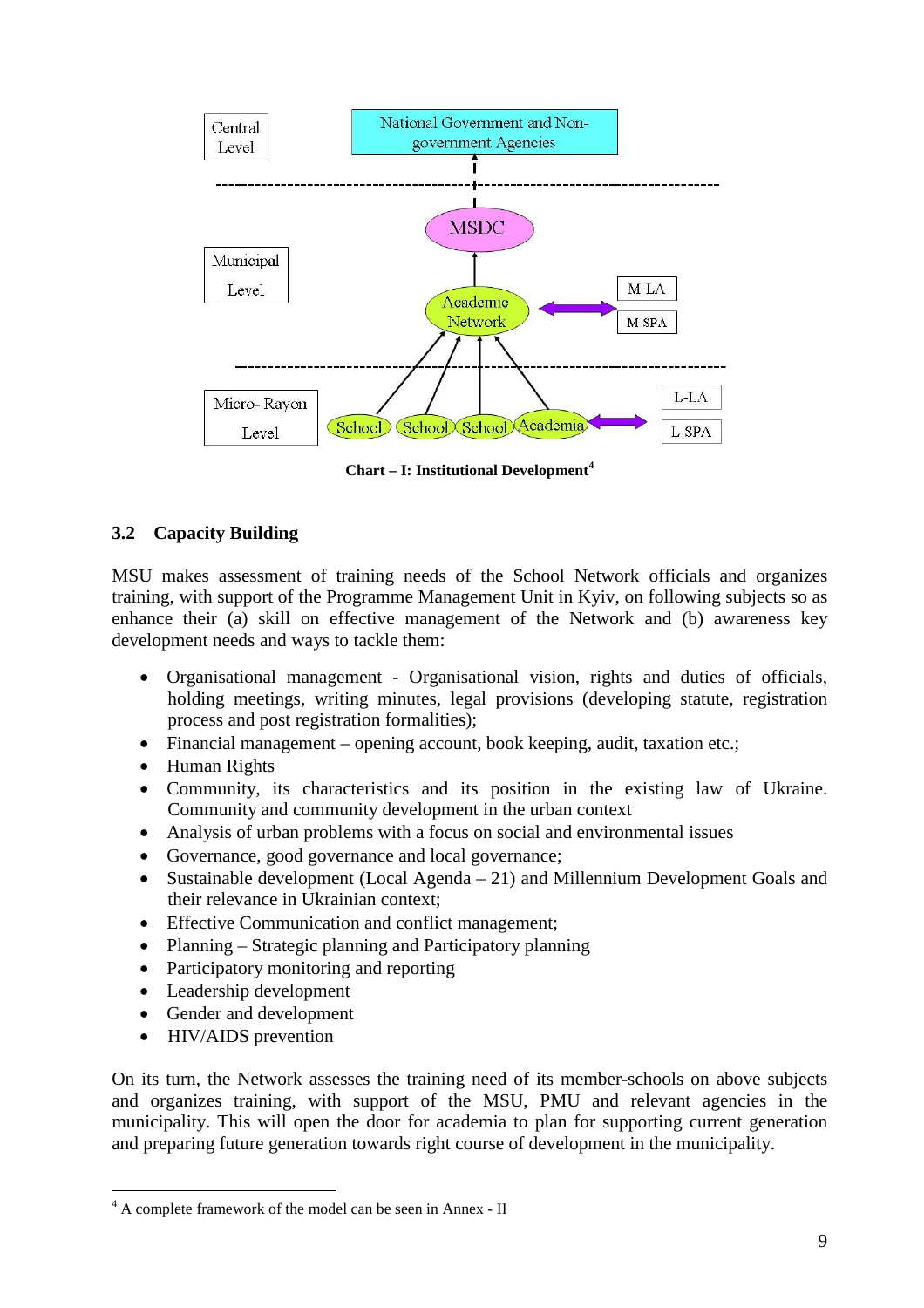MSU supports for enhancing capacity of the secretariat of school-network in terms of equipment and documentation (books, journals, video films and others) on sustainable development in Ukraine and other parts of the world. These documents will be shared among participating schools on regular basis.

# **IV. ORGANIZATIONAL MATURITY**

It is important that Network becomes mature before undertaking development task of significant size. In fact, external development agencies take interest in supporting only after the Network demonstrates adequate maturity to be considered as trustworthy partner.

Network is recognized as mature after reaching at least following criteria:

- Statute of the Network has incorporated elements of good governance
- At least 50% of the Network's members are female
- Meeting is held regularly and in participation of minimum of 80% its members
- System of making consensus based decision is established
- Commitment fee are regularly deposited by the member schools (in cash/kind) for sustaining the function of the Network and its secretariat
- Accounts are kept transparently and in auditable form
- At least one development activity has been carried out by the Network and its result is visible
- 80% or more members of the Network take decisions on major matters related with project (activity) selection, income-expenditure, result (output) and benefit distribution
- The members are willing to be accountable for all the decisions made by them.
- Equity is built in the benefit distribution
- The Network's officials are committed to serve the interests of the Network and are willing to be accountable to the general members
- Documents (protocols) related with decisions are well maintained
- The network has come into contact with local government and or other development agencies to learn how they function on partnership.
- The Network has maintained simple management information system (MIS) for documenting, reporting, displaying. Such a system is developed under the framework of the Programme's requirement.

**Note:** In case there already exists a Network that can serve as substitute of the abovementioned Network, no separate Network should be formed.

# **V. PARTICIPATORY PLANNING**

In context of local development, planning policy everywhere strongly recommend for participatory planning. It means those plans which are prepared through people participation are appreciated at all level and by all support agencies – may it be city council or a government agency or an aid agency. The plans which are initiated directly by people carry more value than the ones initiated by some one else on people's behalf. This is based on the assumption that the local inhabitants know their problems the best. That's why they should directly participate in identification and prioritization of needs. It goes without saying that parents, pupils and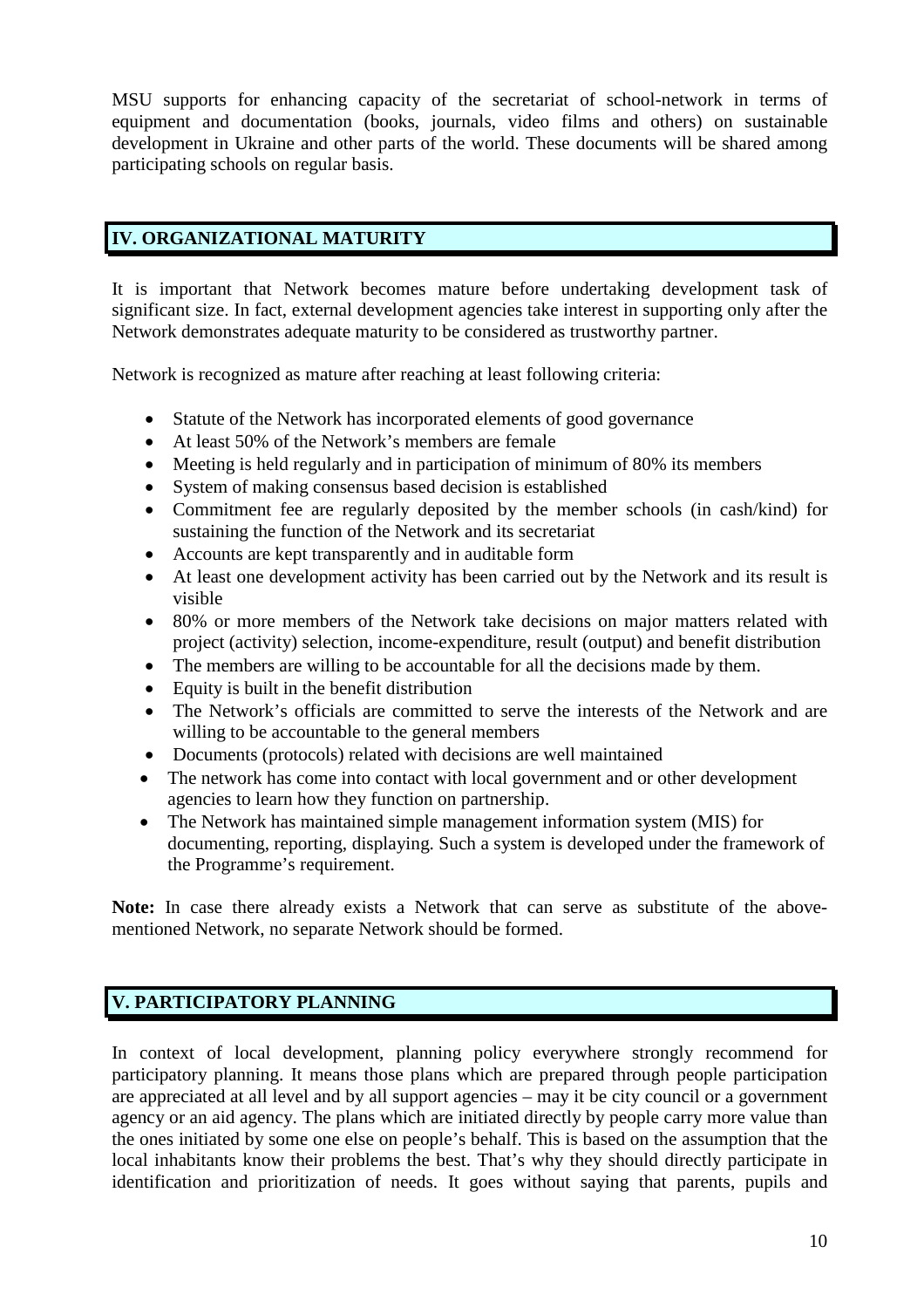teachers constitute local population in context of conducting planning exercise at the academic institution.

Logically, the school's plan move upward from local level to regional level and national level. Each year, the City Council facilitates bottom up planning process to this end. In this process, needs (plans) of citizens, academia, business communities, NGOs are collected, debated and finalized for funding in subsequent year.

Often, the City Council announces in advance the schedule (dates) for events (steps) involved in the process. The School Network ought to update itself about this timing and participate in the process accordingly. A tentative planning process followed by City Council is given in the Scheme below.



**Chart – II: Participatory Planning of the City Council<sup>5</sup>**

The Network ought to follow following steps and activities to benefit from the participatory planning process:

### **5.1 Participation in the micro-rayon level planning workshop**

The member-schools participate in the planning workshop initiated by the MSU/municipality for the micro-rayon. Dwellers of the houses, entrepreneurs and NGOs in the micro-rayon along with the responsible ZHEO-officer/deputy also participate in this workshop. This workshop reviews the performance of the current year plans in the micro-rayon. Based on the conclusion of the review, sectoral priorities are decided for the next year. At this stage the preliminary forecast on budget allocation is made.

# **5.2 Identification and Prioritisation of Local Needs**

In light of the conclusion of the planning workshop, each of the member school/academia carries out participatory planning exercise in participation of 80% or more of the parents,

 $<sup>5</sup>$  It should be noted that bottom up/participatory planning process is quite new for Ukrainian official system, which used to</sup> receive commands top-down. The proposed scheme (above) is envisaged to be adopted into Ukrainian realities. It is being practiced in some municipalities.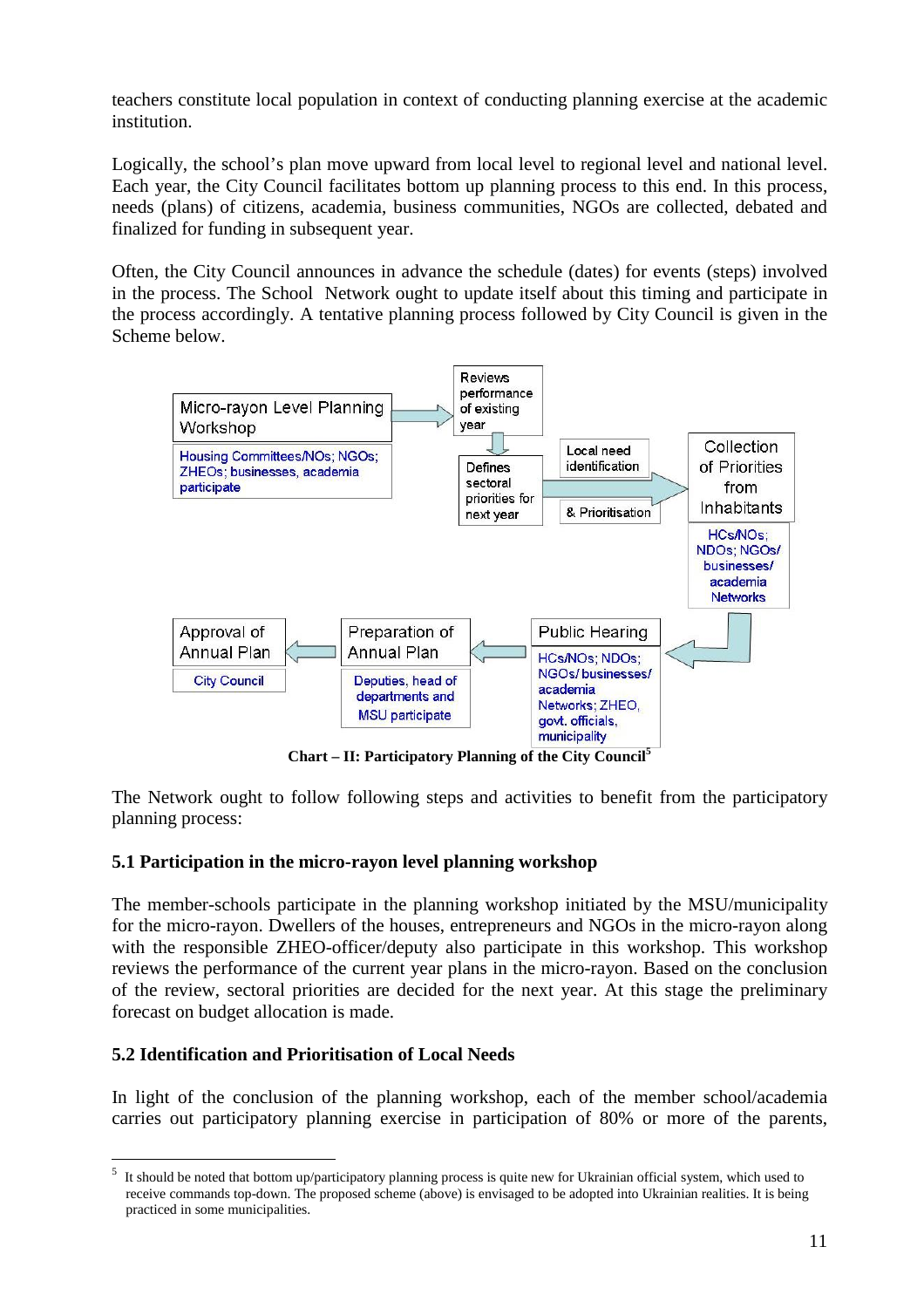teachers and members of the pupils' council and make its social development<sup>6</sup> plan for the subsequent year and prioritise them. It is important to ensure that the parents, teachers and students put forth their own need. If necessary scientists and MSU-officials may be contacted for assisting in developing participation-based plans.

This exercise ends in a list of needs with tentative cost (Table – III) for which each school has indicated willingness to contribute from its sides and also execute by itself. It is a known fact that by making contribution and by taking part in the execution, the stakeholders take ownership of the project.

Often the schools are found to identify such needs as renovation/repair of building, heating system, sanitation system, water supply and play ground; upgrading of library; computerizing and internet facility; upgrading teaching/awareness curricula on such area as HIV/AIDS, environment etc.

| <b>SN</b> | <b>Identified Need</b> |     | Estimated Cost and Cost-Sharing |              |                      |          |         |  |  |  |  |
|-----------|------------------------|-----|---------------------------------|--------------|----------------------|----------|---------|--|--|--|--|
|           |                        | Own | Municipality                    | Other Public | <b>Other Private</b> | External | Ranking |  |  |  |  |
|           |                        |     |                                 |              |                      |          |         |  |  |  |  |
| ↑         |                        |     |                                 |              |                      |          |         |  |  |  |  |
| 3         |                        |     |                                 |              |                      |          |         |  |  |  |  |
| 4         |                        |     |                                 |              |                      |          |         |  |  |  |  |
|           |                        |     |                                 |              |                      |          |         |  |  |  |  |
|           | <b>TOTAL</b>           |     |                                 |              |                      |          |         |  |  |  |  |

**Table – III: List of School Level Needs**

During this exercise, people, through joint discussion and understanding about current needs, not only identify problems but also rank them according to urgency of their resolving. Ranking of each need can be showed in the last column of the Table.

In case there is difficulty in ranking the priority, weighing technique may be used to assess the importance of each need identified. Criteria for weighing is given in Box – I.

# **Box – I: Prioritisation of Local Needs**

To facilitate ranking process criteria are devised and agreed upon by all. Some criteria are suggested as *intensity of need*, *basic need*, *productivity, equity, sustainability and ownership* based upon which each need can be assessed and prioritised (Table – I).

|                                           | Basic<br>Need                   |                          | Producti<br>vity                                                              |                           | Equity                                                                        | Sustainability                                                                                  |                                                             | Ownership                                                                                          |  |                        |             |
|-------------------------------------------|---------------------------------|--------------------------|-------------------------------------------------------------------------------|---------------------------|-------------------------------------------------------------------------------|-------------------------------------------------------------------------------------------------|-------------------------------------------------------------|----------------------------------------------------------------------------------------------------|--|------------------------|-------------|
| List of<br>identif<br>ied<br>project<br>S | (3 if<br>yes<br>and 0<br>if no) | Intensi<br>ty of<br>need | Increase<br>1n<br>income<br>$\alpha$<br>decrease<br>in<br>parents<br>expenses | Gende<br>r<br>balanc<br>e | % of the<br>members<br>(parents,<br>teachers.<br>students)<br>will<br>benefit | Will<br>school/Net<br>work<br>operate and<br>maintain<br>the project                            | Impact<br>on<br>Existing<br>Enviro-<br>nmental<br>condition | Local<br>Participa<br>Use of<br>tion in<br>local<br>the cost<br>resour<br>of the<br>ces<br>project |  | Tot<br>al<br>scor<br>e | Ran<br>king |
|                                           |                                 |                          |                                                                               |                           |                                                                               |                                                                                                 |                                                             |                                                                                                    |  |                        |             |
|                                           |                                 |                          |                                                                               |                           |                                                                               |                                                                                                 |                                                             |                                                                                                    |  |                        |             |
|                                           |                                 |                          |                                                                               |                           |                                                                               |                                                                                                 |                                                             |                                                                                                    |  |                        |             |
|                                           |                                 |                          |                                                                               |                           |                                                                               | <b>Weightage for scoring:</b> 1 for low priority; 2 for middle priority and 3 for high priority |                                                             |                                                                                                    |  |                        |             |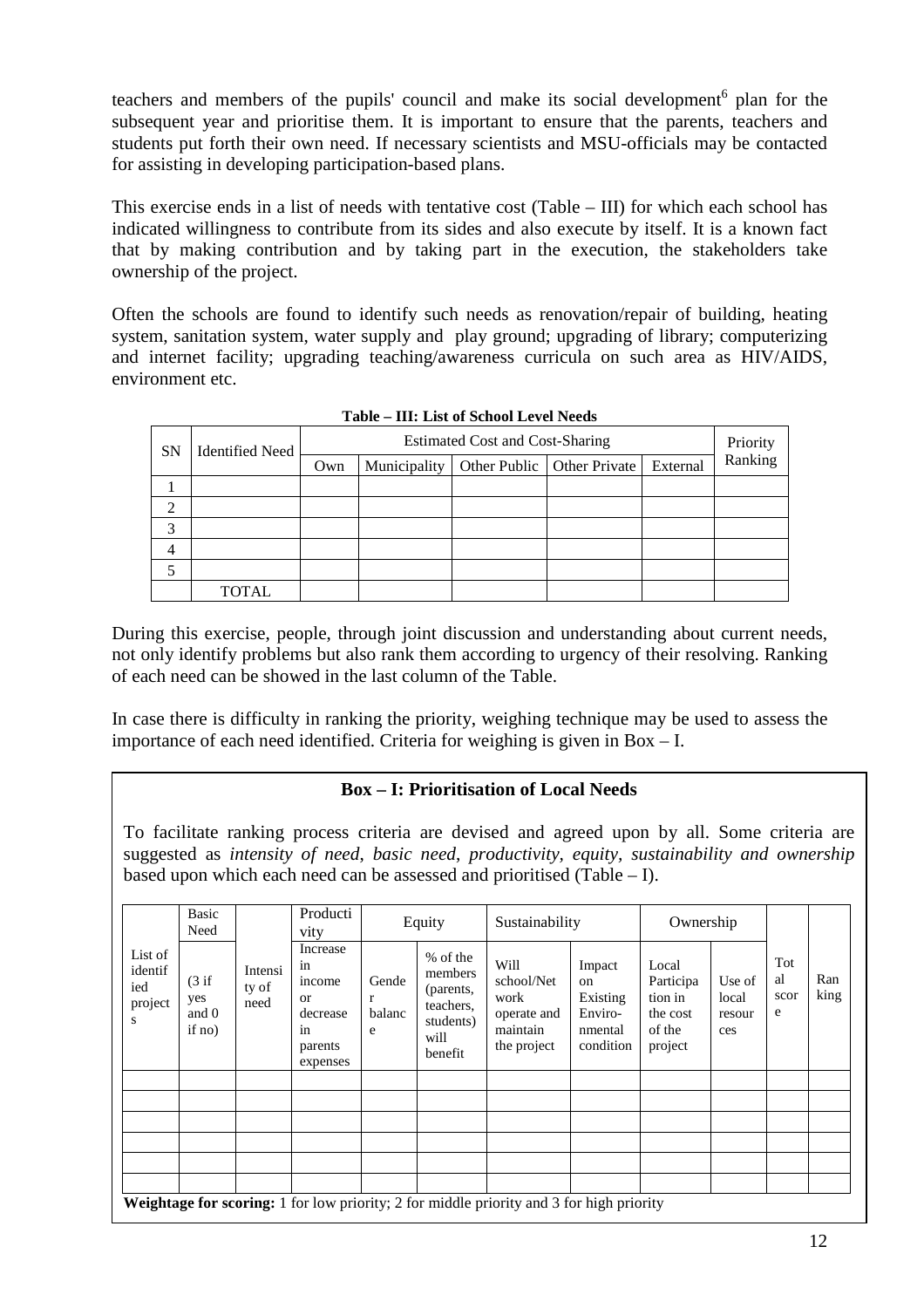### **5.3 Mainstreaming the Local Priorities**

Each member academia sends its priority need(s) to the Network for aggregation, recommendation and forwarding to the MSU/municipality for incorporation in the municipal plan.

The Network aggregates priorities of the member schools/academia and puts forth in the meeting of its general assembly. The general assembly will review the plans and sets their ranking. If necessary, they will use ranking criteria (as mentioned in  $Box - I$ ).

The Network forwards the list of plans to the MSU/municipality for support in the subsequent year.

There upon, the representatives of the school and the Network follow up constantly to ensure that its plans are incorporated into municipal plan for the next year. For it, they participate in following events of municipal planning cycle becomes essential:

- Micro-rayon level public hearing which endorses the local priorities. (NOs/housing committees; NDOs; NGOs/ businesses/ academia Networks; ZHEO, government officials, other municipal authorities are participants of the public hearing. During the hearing, the proposed plans are debated, coordinated and prioritised in light of the intensity of need, similarity/commonality, availability of resources and technical complexity).
- Municipal level public hearing which endorses local priorities at municipal level and recommends them to be included into the municipal plan. (This hearing is participated by municipality-officials, officials from oblast administration, NDOs, executive bodies/ service providers, NGO-Network, School-Network, private sector/Business-Network and others).

Due to various factors all the plans are not accepted. At each level screening is done. The plans which get into final selection are often the one which are viable and show high intensity of people's need, higher cost sharing from local partners. Viable plans means the one which is technically feasible and can be implemented and maintained by the Network/beneficiary school itself.

### **VI. PROJECT IMPLEMENTATION AND RESOURCE MOBILIZATION**

It is imperative that the School Network would like to explore opportunity for getting at least one of its priorities implemented. It remains in constant touch with the MSU for this purpose. MSU, upon finding that the Network is matured enough to become a trustworthy partner and there is availability of resources from the municipality and or other donors, it conforms the Network to undertake following activities:

### **6.1 Creation of Functional Group (FG)**

For implementation of the prioritized plans, the member-school/Network (who so ever gets the project) forms a Functional Group (FG). This FG is responsible for preparing proposal, mobilizing resources and implementing the project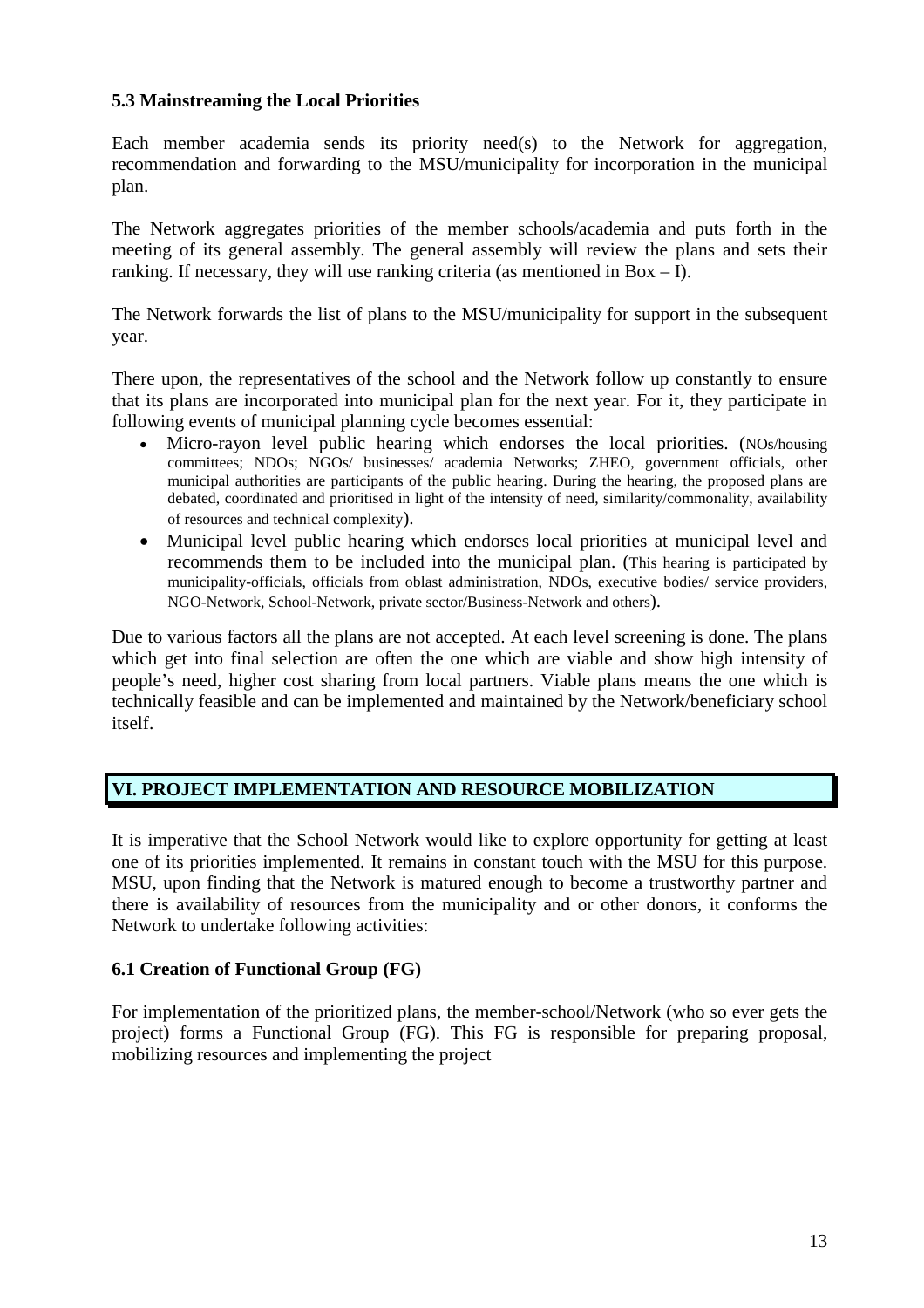### *For network level project (meant for more than one member schools)*

Each beneficiary member-school delegates 1 representative<sup>7</sup> to FG. Municipality Educational Department representatives can also participate in project implementation and represents themselves on the FG. The Network sends minimum three members from among its executive committee. FG will be balanced in terms of gender and will comprise of a team leader, a treasurer and active members. One of the Network's representatives will be selected to serve as the team leader. The treasurer of the Network will be ex-officio treasurer of the FG. The FG is accountable to the Network's Executive Body. Also, one of the members of the FG must be a person with skill/aptitude to handle the technical component of the proposed plan (so that this person will continue as operator/maintainer upon completion of the work if it is about development/rehabilitation of physical infrastructure).

Terms of reference of the FG and other policies and procedures are set by the Network under facilitation of the MST.

It is ensured that FG is capable of handling technical, administrative and financial matters effectively. If needed training is organised by MSU as and when required.

### *For school/academic institution*

The beneficiary school/academic institution will form a FG out of Parents' Association, pupil's council and teachers of the school. There will be 5-7 members, balanced in gender and with high affinity towards the nature of the project. The members will chose from among themselves a chairperson, a treasurer and a secretary while the remaining will serve as active members of the FG. Also, one of the members of the FG must be a person with skill/aptitude to handle the technical component of the proposed plan (so that this person will continue as operator/maintainer upon completion of the work if it is about development/rehabilitation of physical infrastructure).

Terms of reference of the FG and other policies and procedures are set by the Network under facilitation of the MST.

It is ensured that FG is capable of handling technical, administrative and financial matters effectively. If needed training is organised by MSU as and when required.

### **6.2 Detailed Proposal Preparation and Local Resource Mobilization**

FG works on details of the activity assigned, explore availability of local resources and prepare a proposal. Often, different donors have different proposal form. MSU assists the FG in securing appropriate proposal form. The proposal form requires FG to mention detailed cost and cost sharing arrangement, implementation mechanism and justification. If necessary, the FG may seek help of technical personnel availed from technical departments*,* consultants and MST to prepare detail proposal of the plan.

During proposal preparation necessary technical survey and designing is done with full involvement of the beneficiaries/members taking care that following criteria are met:

• Do-ability -The FG should be able to implement the plan with the help of its general assembly members

<sup>&</sup>lt;sup>7</sup> Who will be able to mobilise the school parents association, pupils' council, teachers and the management of the school to carry out the component of the total project which is related with the school.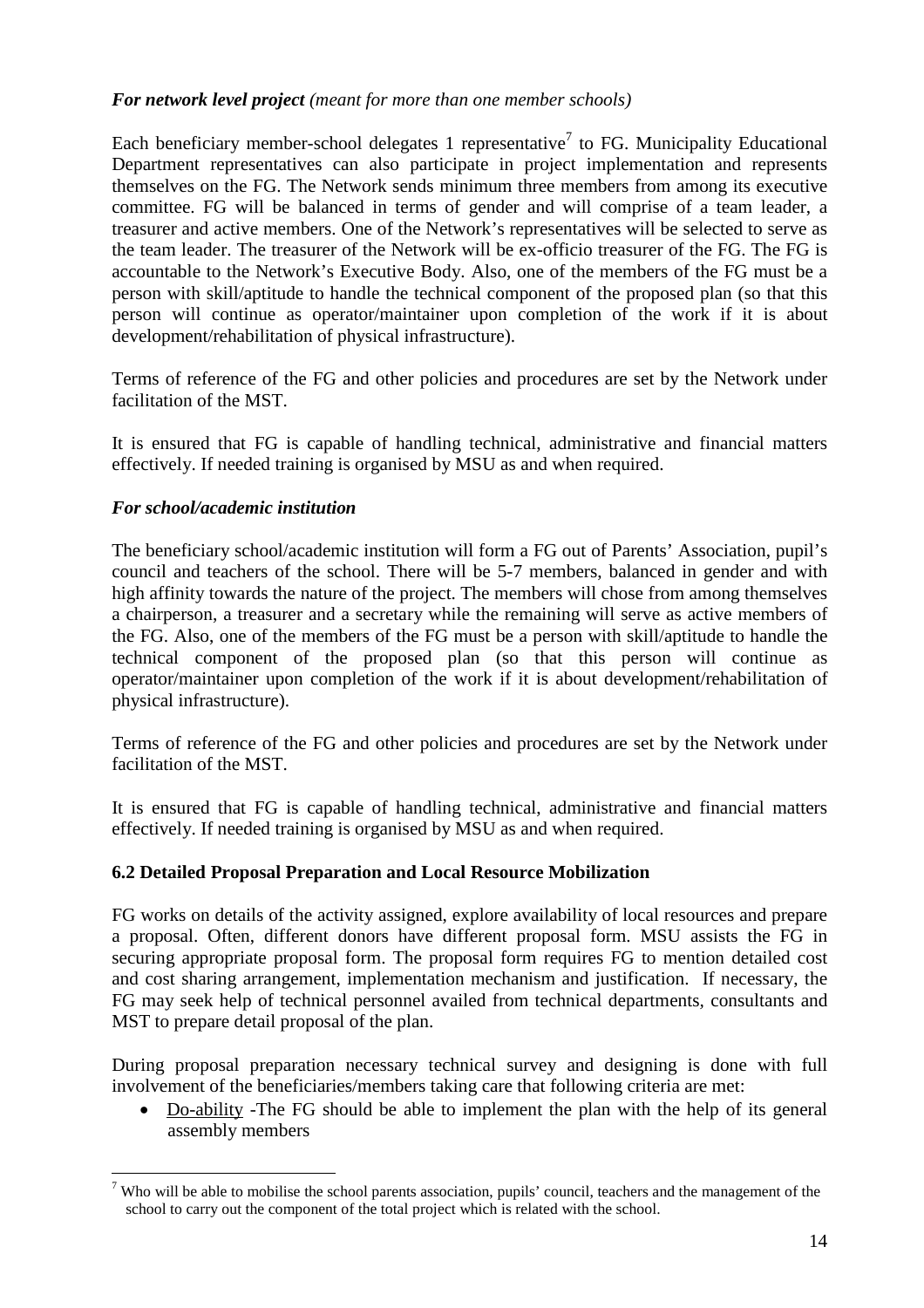- Sustainability -Beneficiaries should be able to maintain the project output (in case it is a physical infrastructure development) or the project should be able to leave a permanent awareness (impression) on the mind set of the beneficiaries or should lead towards change in the policy/legal provisions
- Equity -At least 80% of the members must get benefit or must fulfil basic human need
- Productivity The project directly or indirectly contributes to reduction in expenditure of the parents/school
- Environmental soundness The standard environmental conditions are fully met
- Cost estimation is done once the design is endorsed by the Schools by consensus
- Operation, maintenance and sustainability mechanism is devised

At this stage School/Network must mobilize local resources (costs from deputy's funds, communal department, education department, private sponsors etc.) through lobby and requests. It should be borne in mind that more is the local contribution higher is the chance of getting support from municipality and external donors like UNDP.

### **6.3 Mobilising Resources From Outside (linkage with donor agencies)**

#### *Proposal submission*

The proposal developed thus is sent to MSU with following additional documents attached to it:

- Protocols related with the decision on formation of FG and the TOR for it
- Protocol on opening of the bank account or evidence about existence of such account
- Protocol on endorsing the proposal and the design of the project
- Copy of the technical design (if available) or a draft version of such design
- Certificate of the registration (and or renewal of such registration) of the Network/validity of the school
- Audit report (if any)
- Any other document deemed necessary

### *Proposal review and recommendation*

The MSU-officials and the members of the Project Selection Committee (PSC) review proposals received from various schools/Network and select the ones which are worth to be recommended to the municipality and donor agency for funding. The selection procedure is based on principle of competition (e.g. first come first serve, level of beneficiaries' participation in the cost, quality of proposal, magnitude of impact on learning environment and or local population etc.) and transparency. Thus, MSU ensures high project quality and responsibility of partners for proper implementation.

### *Proposal appraisal and approval*

The selected proposal is sent by the MSU/municipality to appropriate donor, for example UNDP/MSDP. The donor agency (UNDP/MSDP) appraises the quality of the proposal. The officials of the donor agency often make a visit to the school/Network and interact with the FG/Network officials, teachers, parents, pupils, management and other relevant stakeholders (donors) to confirm the information given in the proposal and to check if the school/Network is really matured and will be able to implement and sustain the project.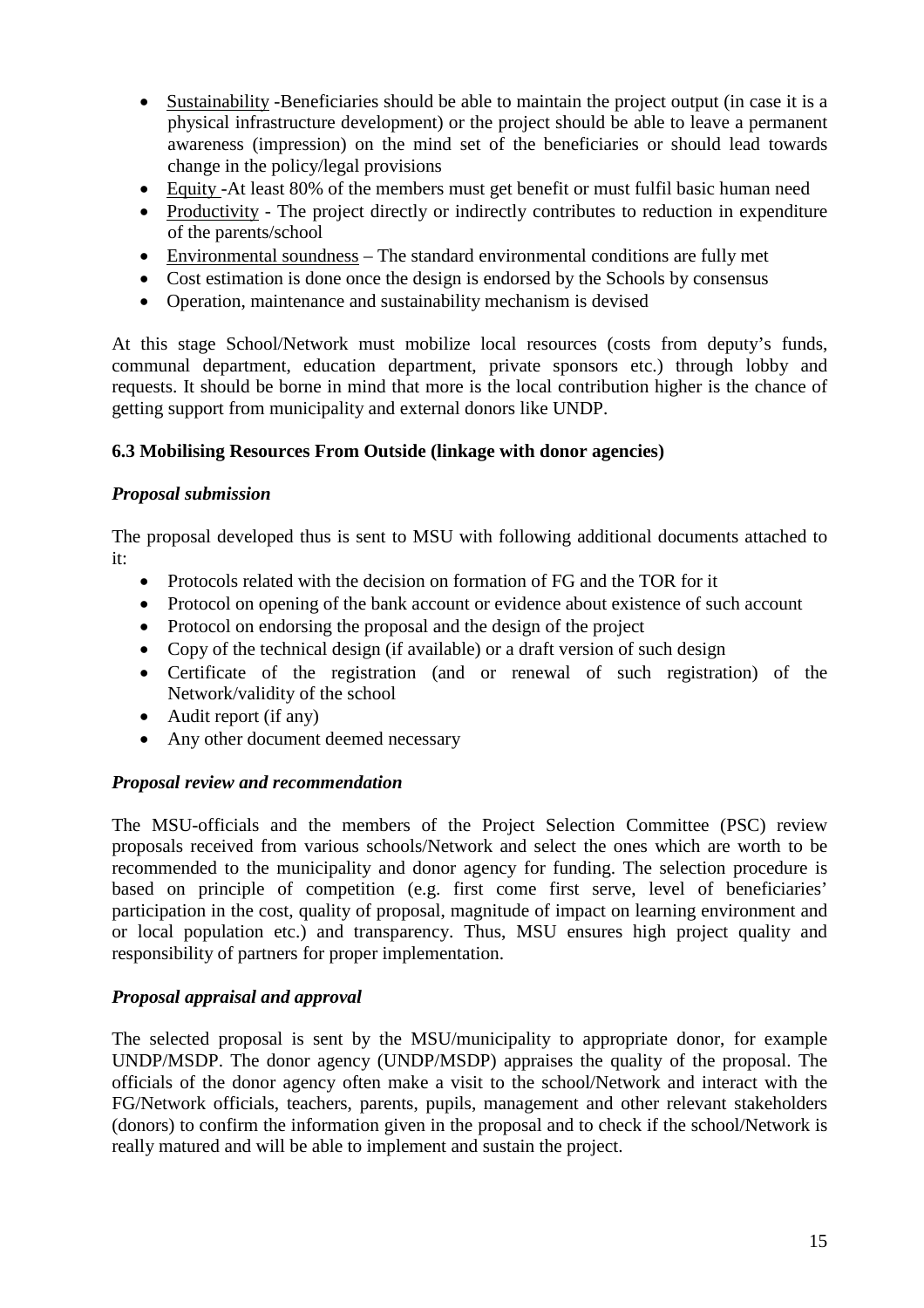If the things are satisfactory, the donor (UNDP/MSDP) approves the proposal and informs about it to the MSU. MSU contacts Network executive body/school and informs about the approval.

# **6.4 Signing of Agreement**

The donor UNDP/MSDP sends a Memorandum of Agreement (MoA), through MSU, to the Network/school for review and signature. The Network makes sure that 80% or more of its general assembly members are familiar with its contents. In case of school, 80% or more of the teachers, parents association members and the pupils' council members are informed about the contents of the MoA. MoA is read, discussed and agreed upon if the contents and terms and conditions are acceptable.

The Agreement is signed between the UNDP and the Network/school (or official of the executive committee/FG as specified) for funding to the proposed project. Often, the officials of municipality/MSU are also present during signing of the Agreement.

### **6.5 Resource Management**

Often, the resource is transferred from the donor like UNDP to the beneficiary School/Network's account in three or more tranches as mentioned in the MoA. For every tranch is associated a set of specific tasks to be carried out by the grant receiving School/Network. The second and subsequent tranches are released based on enough evidence of utilisation of the previous tranch.

Functional groups should keep accounting books according to principles of transparency of transactions (in cash or kind). It should also present the progress report, from time to time, in the meetings of the Network/schools. Besides, the account books are made to be accessible to the beneficiary members, so that they can verify the things as and when felt necessary.

A sample of accounting book for Functional Group is given in Annex - III.

### **6.6 Work division, procurement and implementation**

The FG of the Network/school prepare necessary work plan and budget allocation for utilisation of resources (cash, kind, labour), distribute work responsibilities among the members in line with the work plan. Where applicable, procurement of goods/equipments and services is done by the FG as per the standard bidding practices of the donor or the municipality or the education department. Wherever necessary, parts of the work is contracted out to the contractor and implementation of the project is carried out as planned in the proposal. The contracting should be done as per the standard practices of the donor (e.g. UNDP) or the municipality or the education department

### **6.7 Project monitoring, reporting and public auditing**

The bodies (parents' association, pupils' council, teacher community) of the school/general assembly members of the Network form a Committee that will supervise project implementation. The members of this Committee ensure fulfillment of works according to technical specification. Besides they will report on works done to the members and the MSU and the donor, as well as send financial reports to MSDP.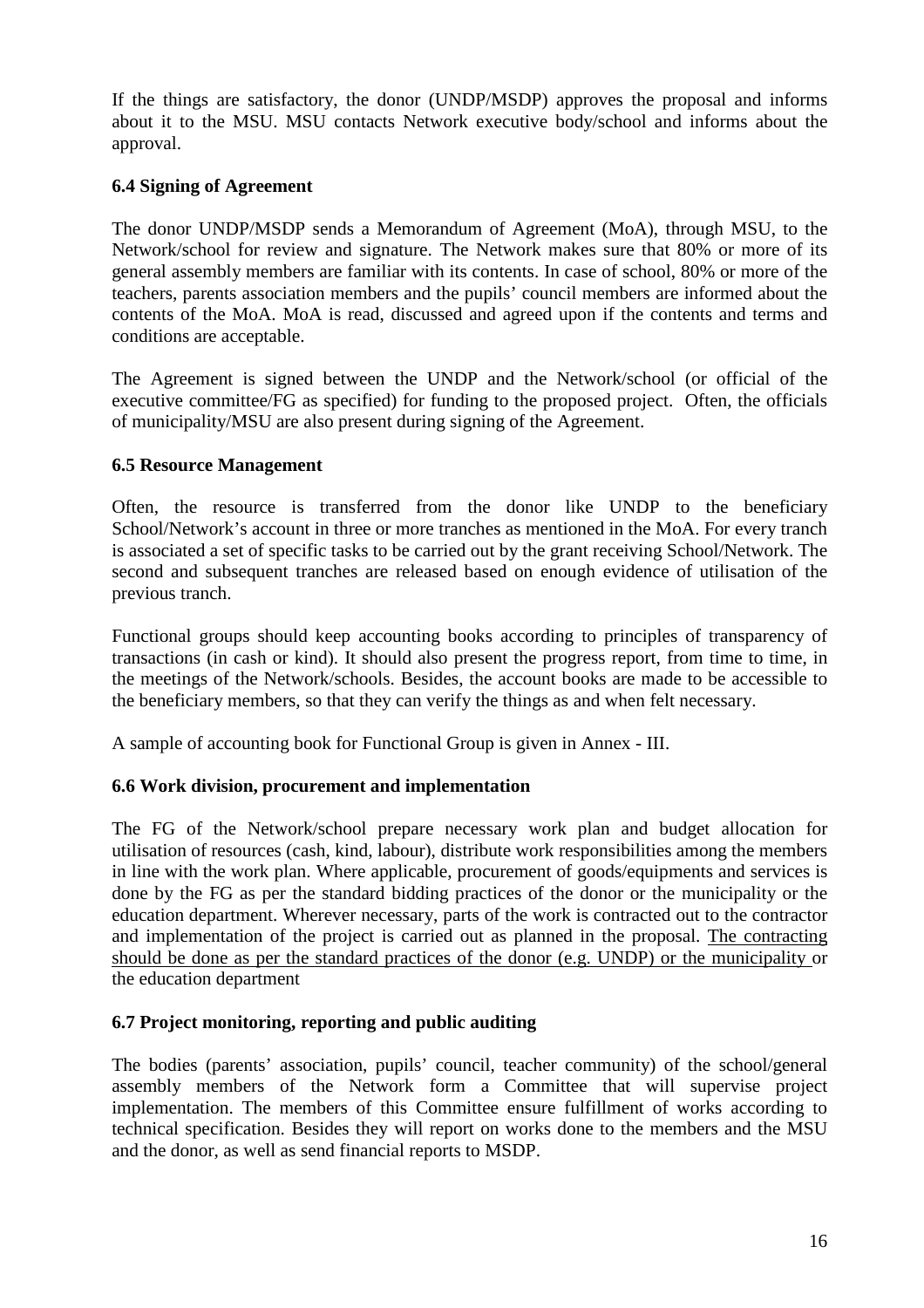Also, MSU establishes a Quality Supervision Committee (QSC) to ensure the quality of the project undertaken. The QSC inspects the quality of output of the project and reports to the MSU with its recommendation.

After project completion Functional Group should present the final progress report to the general assembly members. The members, will inspect physical and financial transactions, as well as proper project quantity and quality. After the work is recognized satisfactory, general assembly make public announcement on completion of the task/project. The announcement is reflected in the meeting of assembly and is signed by all beneficiaries. The short report on project implementation should be presented for public consideration. The School/Network also sends to the donor (e.g. UNDP/MSDP) and MSU/municipality final progress report together with copy of public auditing report.

Public auditing is a process during which the School/Network members independently assess the activity of their organization from point of view of various development activities. On the meeting on public auditing the representatives from contractor part, municipality, city council deputies and other local development agencies, involved in the process, should be invited. Public auditing is held by a person who is not a part of the project activity and is known for his/her neutrality and enjoys respect from members and other partners, taking into account his/her qualities, such as patience, tolerance, awareness about local culture, history and local community development. If necessary social mobilizers of the MSU could be called for this purpose.

Public auditing should be practiced not necessarily when there is a project, but every time a new activity is completed. It should become a good practice of assessing own functioning by all members of the Network and other stakeholders, who can give their independent recommendations for further improvement.

# **VII. ENSURING SUSTAINABILITY**

In case the project is not a physical infrastructure (such as informational campaign), then formal obligation of the Network finishes upon completion of the project. However, in case the project is related with physical infrastructure, then the School/Network-members are obliged ensure sustainability of the project even after its completion. It involves following steps:

# **7.1 Property handover and usufruct right**

Under mediation of MSU, the School/Network hands over the property right to the concerned department (e.g. on the balance of communal organization in case of a heating system or on the balance of education department in case of a property created during school repair). However, such transfer must be followed by obtaining usufruct right $\delta$  from the department. This right will allow School/Network to operate and maintain the property and use its services in favour of the member-schools.

### **7.2 Developing institutional mechanism**

With support of MSU, the School/Network develops appropriate legal institutional mechanism to take care of operation and maintenance of the property/system created under the project. This

<sup>&</sup>lt;sup>8</sup> A right to use others' property and revenues from it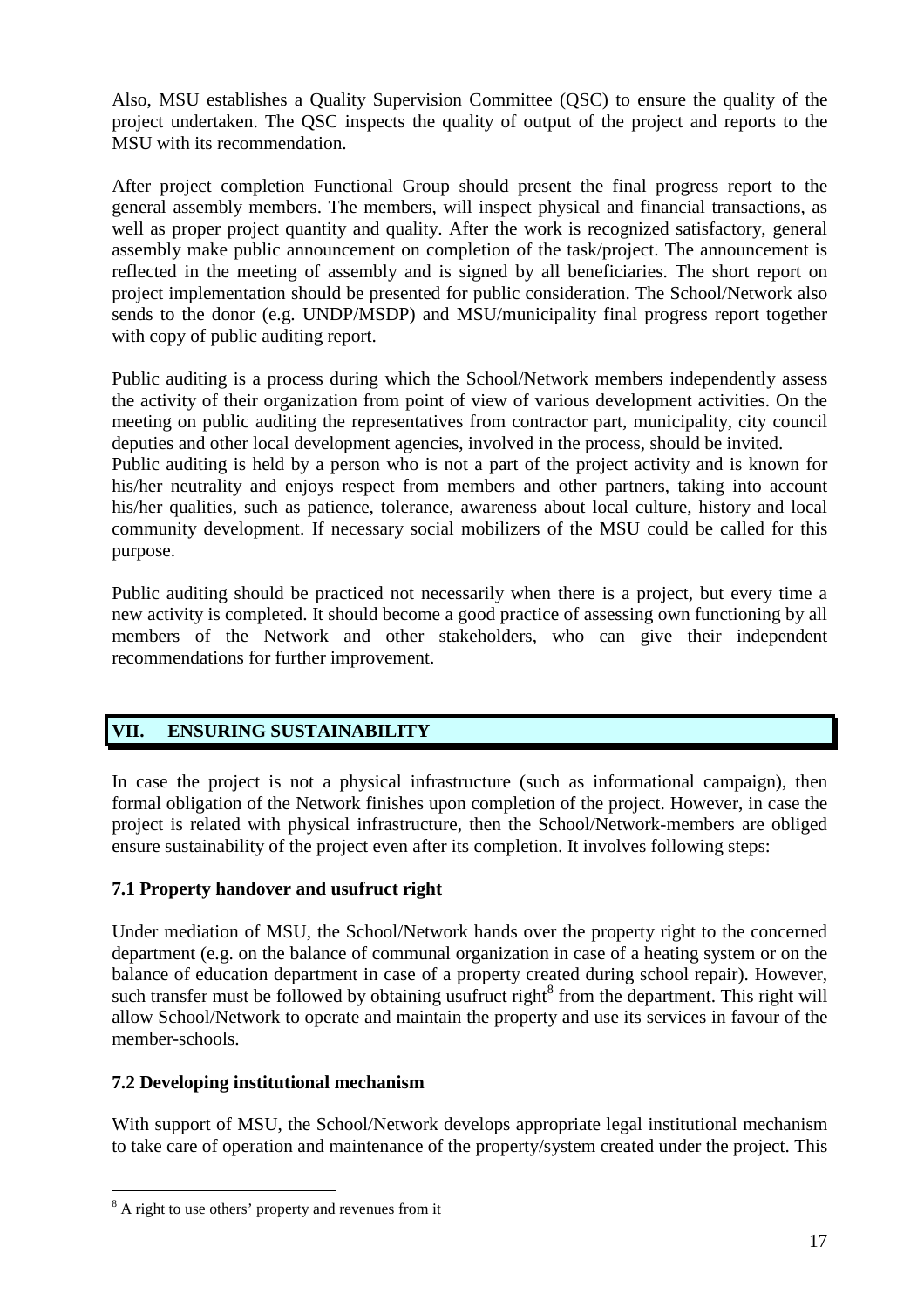system will enable it to raise users' fee, maintain the system and deliver service to the students and teachers on a sustained basis.

# **VIII. MONITORING AND EVALUATION**

#### **8. 1 Management Information System (MIS)**

It is natural that local situation keeps changing due to Programme support and other various reasons. Network executive body maintains simple management information system (MIS) for documenting, reporting and displaying. A sample of such MIS is given in Annex – IV.

Any change (positive or negative) in the information related with individual school (e.g. students number, change in availability of services, number of trainings provided etc.) or the Network (e.g. number of members, executive body, development fund etc.) should be documented and displayed.

#### **8.2 Participatory Assessment System**

General assembly members of the Network assess quality of their organisation in terms of governance and the services delivered (i.e. utility) to the members as mentioned below:

- Ownership (*Whether or not members are willing to own Network*)
- Level of transparency (*Whether or not decisions, transactions and information are transparent*)
- Equity consideration (*Whether or not the benefit has been enjoyed by all/most of the members*)
- Accountability (*Whether or not the members, managers and the organisation-leaders are accountable to the decisions made*)
- Performance of Network in fulfilling the needs/interest of their members (*by improving governance, service delivery and environment in the area*)

The assessment is participatory, whereby each member opines on a set of indicators giving value based on his/her own judgement. For it, a set of printed questions (*A sample given in Annex-V*) is sent to each member-school. The members respond to the questions and returns to the responsible member of the executive committee. The collected questionnaires are analysed and tabulated. On a suitable date, a general meeting is called for participatory assessment. In this meeting, the results are presented and opinion of the members are sought to undertake action(s) to make the Network better.

### **8.3 Reporting**

Besides reporting to Network -members from time to time or as demanded, the Network also reports about changes and activities undertaken to the MSU and to its donor agencies (local, regional, national or international) if deemed essential. It should also disseminate its success through various local media.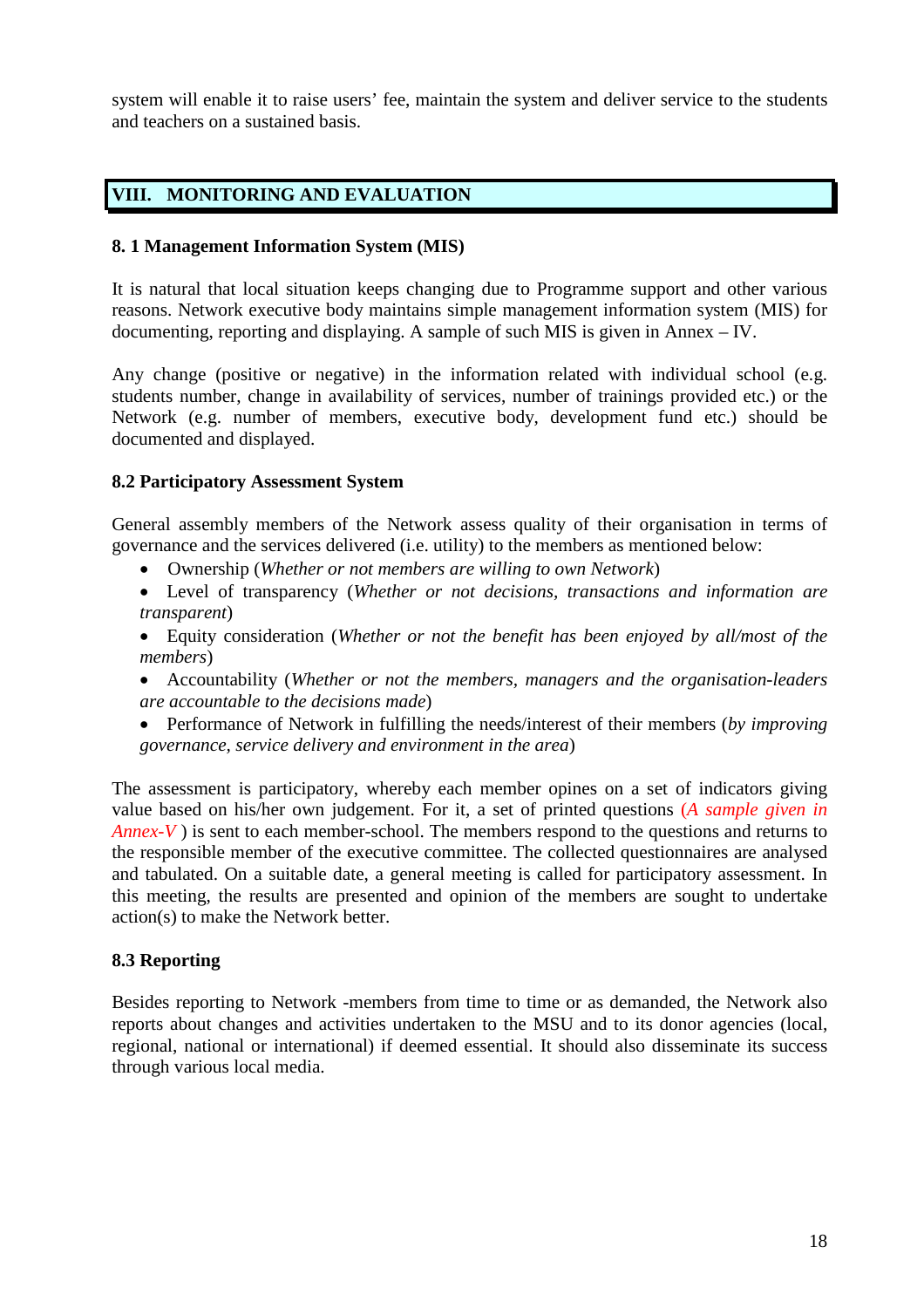# **IX. FUTURE DIRECTION**

### **9.1 Cycles of Action for Better Learning Environment**

Following the path as described from section II to section VIII, the Network completes first cycle of operation. With completion of this cycle, learning environment in the member schools increases in one aspect or the other. With experience, the Network becomes stronger to undertake  $2<sup>nd</sup>$  round by repeating activities mentioned from section V – VIII. With it, learning environment or the living quality of the people will increase further. Thus, the cycle continues and learning environment/living quality keeps on increasing as shown in the flow chart (below).



**Flow Chart – III: Four Stages of a Cycle of Social Mobilisation**

The MSU and UNDP/MSDP support for the first cycle could be considered as training to enhance capacity of the Network to help itself. It is expected that Network will be able to explore other sources of funding for second cycle and thereafter.

### **9.2 Ensuring Institutional sustainability**

For the Network to move along cycle after cycle in its effort to improve living quality of the member-schools, it ought to remain alive for long time. It leads to the need of keeping it sustainable. Sustainability of an organization such as the Network is possible if it follows criteria mentioned below:

- *Clarity of vision* The general assembly members should see that the Network is useful in many ways
- *Transparency* should be maintained at high level in decision making and transactions (reflected in quality of account keeping)
- *Equity* consideration in benefit distribution (most of the members should get benefit from the Network's activities)
- *Accountability* of members, managers and leaders of the Network to the general members
- *Financial health* of the Network (reflected in terms of its ability to meet the management cost)
- *Linkage* of Network with other support agencies.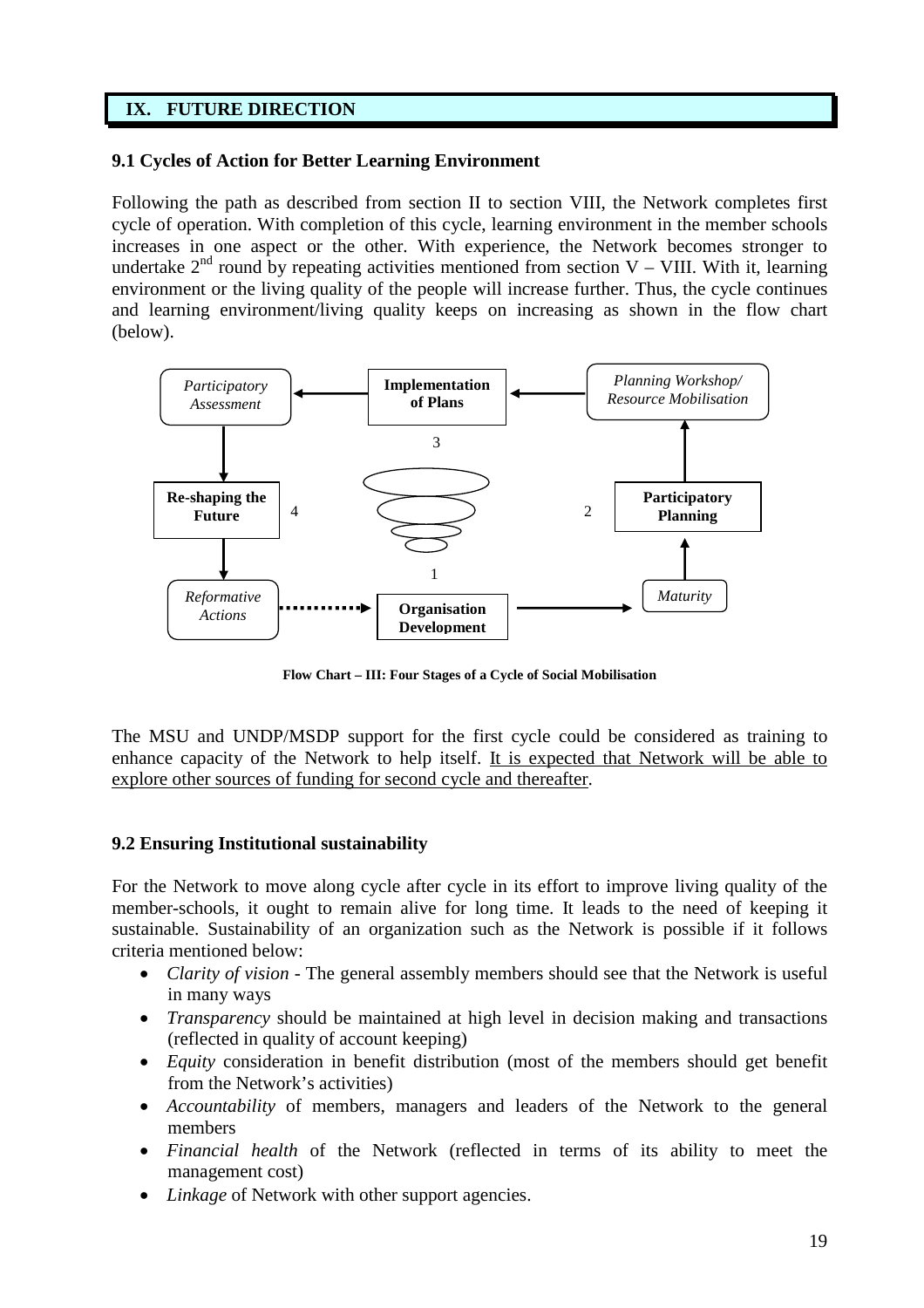To strengthen participatory governance the approach promoted by the Programme must continue for long time. For it, the Networks developed under the Programm activity must continue functioning.

Flow-chart – IV (below) presents a schematic presentation of the institutional sustainability of the Network.



Flow Chart - IV **Sustainability of Institutions Development under Social Mobilisation**

# **IX. POLICY FEEDBACK THROUGH NETWORKING**

The environment created by participatory approach provides a strong room for policy recommendation as the lessons learned at the grassroots start flowing upward through interfacing of stakeholders at micro-rayon, municipality, oblast and national level by sharing of progress reports, policy studies and experiences gained through exposure visits among the stakeholders through media, networks, workshops/conferences and periodical meetings etc. Besides, high-level officials and lawmakers will be invited from time to time to actively observe the activities and proceedings at the grassroots.

This mechanism helps improve governance at all level and strengthens decentralisation process by mainstreaming the local plans in the national planning system and enhances fiscal transfer from the top level to the grassroots level in line with the choices of the people at the grassroots.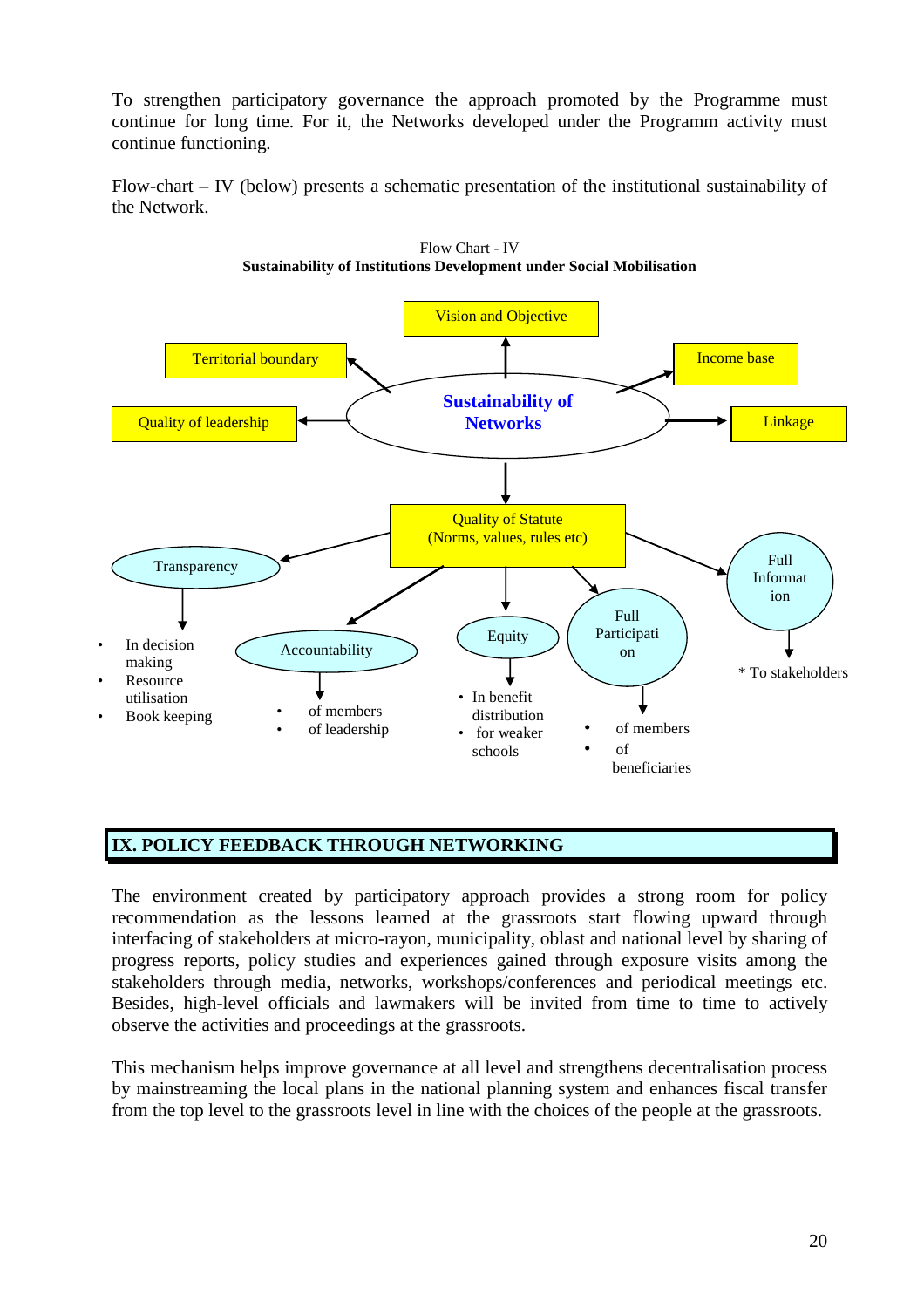Annex – I **Some Elements for Consideration in the Statute of Network**

| <b>Clauses of Statute</b>                 | Matter for discussion and inclusion                                               |
|-------------------------------------------|-----------------------------------------------------------------------------------|
| Vision of the organization (network)      | Specify the common goal (e.g. improving educational conditions of the             |
|                                           | students in academia)                                                             |
| Name of the Network                       | Choose a name acceptable to all member-schools                                    |
| Eligibility of membership and election of | Geographical area, member's character, membership duration (entry and exit        |
| governing bodies                          | criteria), responsibilities/commitments, age, gender etc.                         |
|                                           | Positions, eligibility criteria, responsibilities and authority, tenure (period), |
| <b>Management Team</b>                    | selection/election procedures etc. What if they fail to deliver expected          |
|                                           | service? What if the Network faces a loss due to them?                            |
|                                           | Time, place, periodicity. Number of members necessary to be present to take       |
| Meeting schedule                          | decisions, consensus based decision-making/voting model. Registration of          |
|                                           | absent members. Does an absent member have a right to deputize anybody?           |
|                                           | Does such a representative have a right to vote?                                  |
| Area of activities to be carried out.     | Formation of Functional Groups/coordination committees etc, duties and            |
| Formation of sub-committees               | responsibilities and accountability                                               |
|                                           | Disciplinary measures for management team and sub-committees (penalties,          |
|                                           | removal, etc.)                                                                    |
| Disciplinary measures                     |                                                                                   |
|                                           | Disciplinary measures for the members: Causes and situations in which             |
|                                           | disciplinary action is required.                                                  |
| Joining other similar networks            | Conditions in which the Network can join other Networks with similar              |
|                                           | objecives etc.                                                                    |
|                                           | Objectives of the collecting fees. Schedule and amount of fees (entrance and      |
| Commitment fees                           | regular fees). Where do they have to deposit this fee? Procedures for using       |
|                                           | the collected money? What to do if they will loose their money?                   |
| Book-keeping                              | What to record? Who will keep books? How to audit?                                |
| <b>Benefit</b>                            | Policy on utilization of benefit. Benefit sharing.                                |



Annex – II **Detail Model of the Municipal Sustainable Development Programme**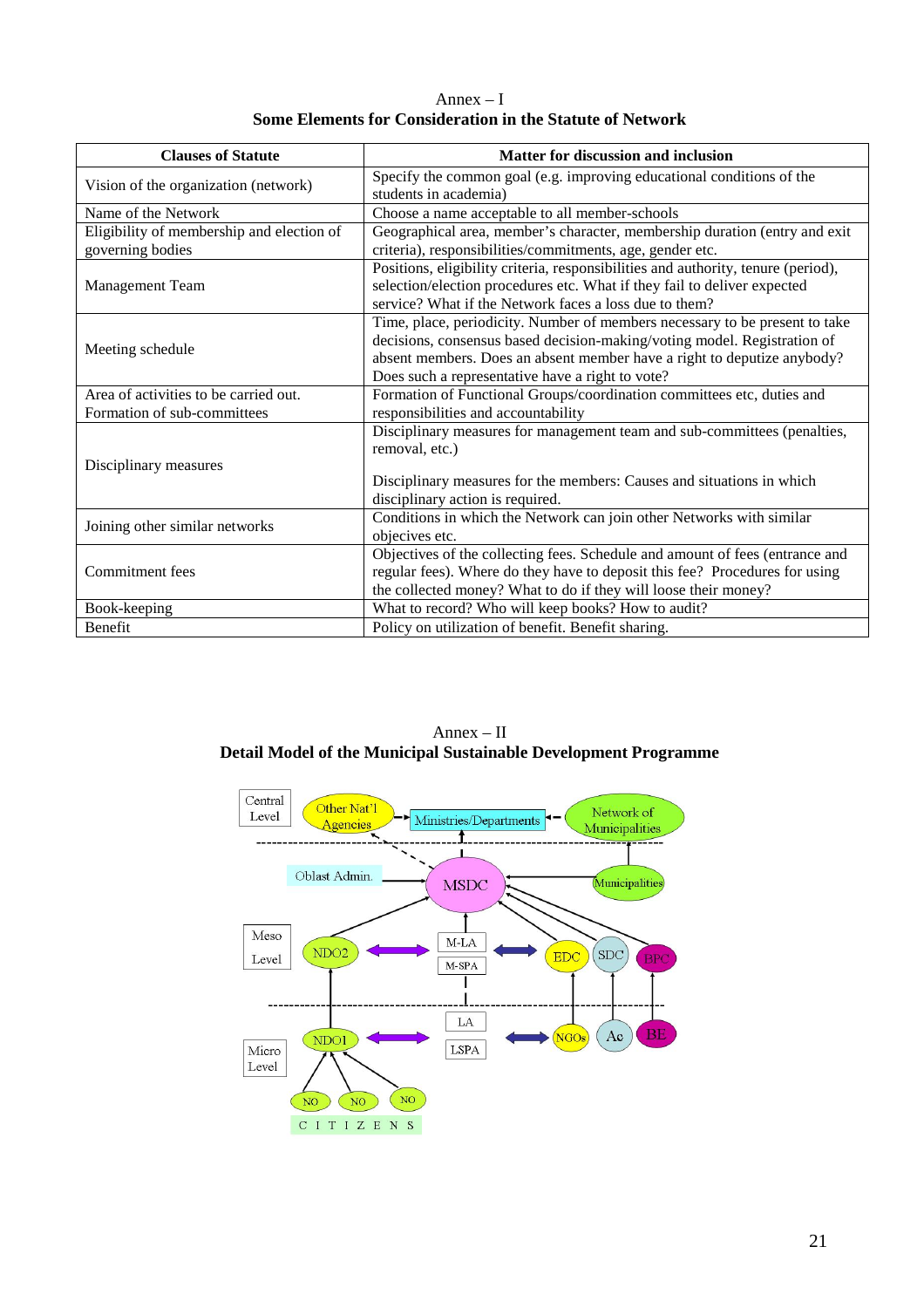#### Annex – III

# **Book Keeping for Functional Group**

#### **(A) Labour mobilisation**

|    | $(11)$ map our mobilisation |     |                |  |  |  |                |   |   |    |                                                            |       |
|----|-----------------------------|-----|----------------|--|--|--|----------------|---|---|----|------------------------------------------------------------|-------|
|    |                             |     | Street   House |  |  |  |                |   |   |    | Labour contribution (in hours or day) during  month of 200 |       |
| SN | Name                        | No. | No.            |  |  |  | $\overline{ }$ | . | . | 30 |                                                            | Total |
|    |                             |     |                |  |  |  |                |   |   |    |                                                            |       |
|    |                             |     |                |  |  |  |                |   |   |    |                                                            |       |
|    |                             |     |                |  |  |  |                |   |   |    |                                                            |       |

#### **(B) Inventory**

| Date | Description | .     |      | .             |  | . |  |                  |  |                      |  |      |              |
|------|-------------|-------|------|---------------|--|---|--|------------------|--|----------------------|--|------|--------------|
|      |             | Entry | Exit | Stock   Entry |  |   |  | Exit Stock Entry |  | Exit   Stock   Entry |  | Exit | <b>Stock</b> |
|      |             |       |      |               |  |   |  |                  |  |                      |  |      |              |
|      |             |       |      |               |  |   |  |                  |  |                      |  |      |              |
|      |             |       |      |               |  |   |  |                  |  |                      |  |      |              |

#### **(C) Cash Transactions (in UAH)**

|      |                            |        |             |         |      | Whereabouts of the balance |         |
|------|----------------------------|--------|-------------|---------|------|----------------------------|---------|
|      |                            |        |             |         | Cash | With                       | In bank |
| Date | Description of transaction | Income | Expenditure | Balance |      | FG/Networ                  |         |
|      |                            |        |             |         |      |                            |         |
|      |                            |        |             |         |      |                            |         |
|      |                            |        |             |         |      |                            |         |
|      |                            |        |             |         |      |                            |         |
|      |                            |        |             |         |      |                            |         |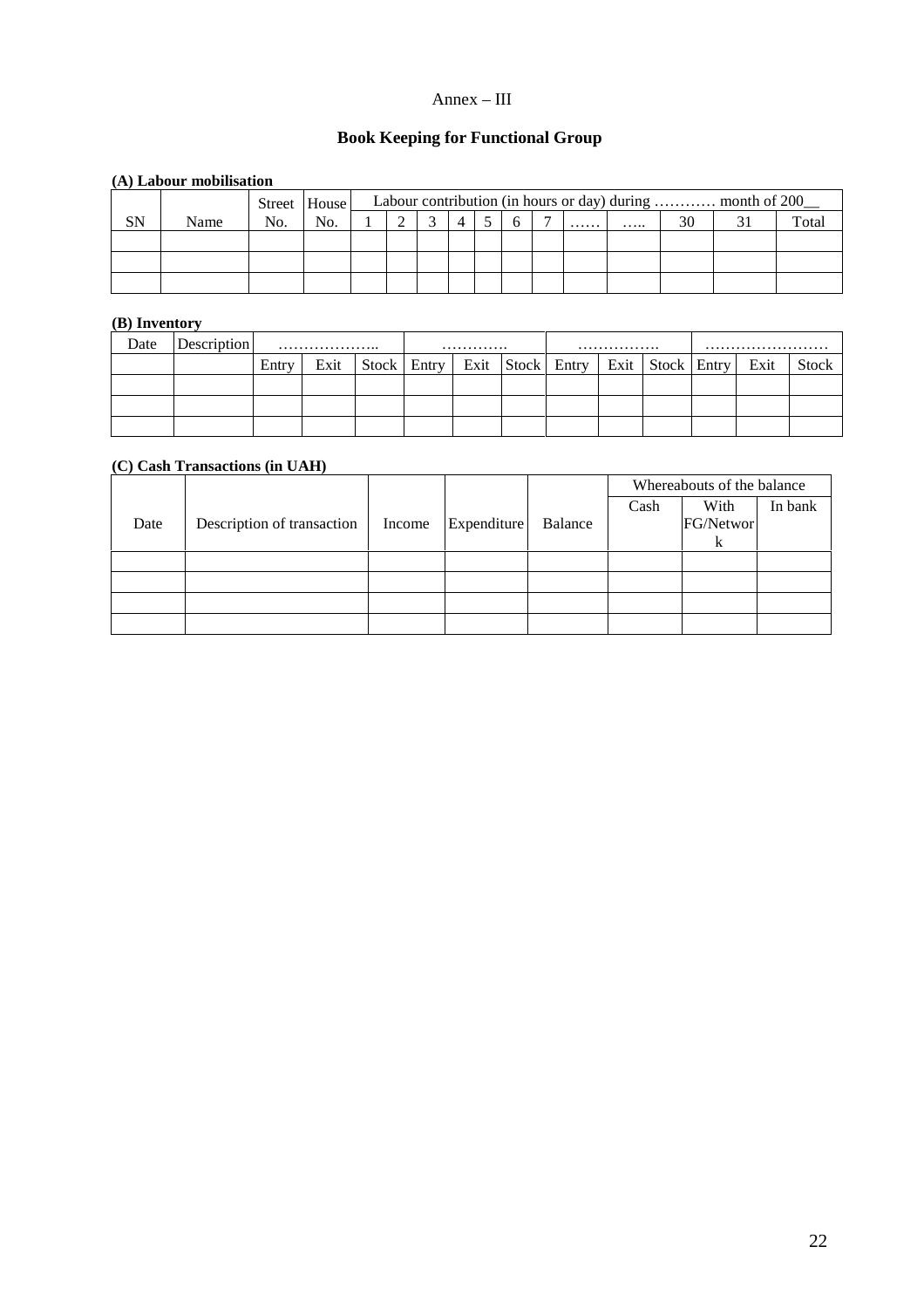Annex – IV **A Sample of Management Information System for School Network**

| <b>SN</b>    | Description                                                | Qty. |
|--------------|------------------------------------------------------------|------|
| $\mathbf{1}$ | Total number of academic institutions                      |      |
|              | Primary level (school, kindergarten etc.)                  |      |
|              | Secondary level                                            |      |
|              | College/university                                         |      |
|              | Research institutions and others                           |      |
| 2            | Number of member academic institutions                     |      |
|              | Primary level (school, kindergarten etc.)                  |      |
|              | Secondary level                                            |      |
|              | College/university                                         |      |
|              | Research institutions and others                           |      |
| 3            | Number of students                                         |      |
|              | Male                                                       |      |
|              | Female                                                     |      |
| 4            | Number of teachers/researchers                             |      |
|              | Male                                                       |      |
|              | Female                                                     |      |
| 5            | No. of Parents' Association                                |      |
| 6            | Members of the Parents' Association                        |      |
| 7            | Academia (%) with quality of learning environment          |      |
|              | Very good                                                  |      |
|              | Satisfactory                                               |      |
|              | Poor                                                       |      |
| 8            | Network sustenance fee (UAH)                               |      |
|              | <b>Total Amount raised</b>                                 |      |
|              | In bank                                                    |      |
|              | In cash                                                    |      |
|              | Utilised (spent)                                           |      |
| 9            | Number of activity carried out                             |      |
| a            | Participatory planning                                     |      |
|              | No. of academic institutions participated                  |      |
| b            | Training/orientation                                       |      |
|              | <b>Beneficiaries</b>                                       |      |
| $\mathbf c$  | Roundtables                                                |      |
|              | Participants                                               |      |
| d            | No. of projects for improving learning environment         |      |
|              | No. of academic institutions benefited                     |      |
|              | No. of students, teachers benefited - male                 |      |
|              | No. of students, teachers benefited - female               |      |
| e            | Total amount of the projects (cash and kind)               |      |
|              | Contributed by students, parents, teachers                 |      |
|              | Contributed by private sector                              |      |
|              | Contributed by municipality/deputat                        |      |
|              | Contributed by government institution (rayon, oblast etc.) |      |
|              | Mobilised from other national donors                       |      |
|              | Mobilised from international donors                        |      |
| 10           | Others                                                     |      |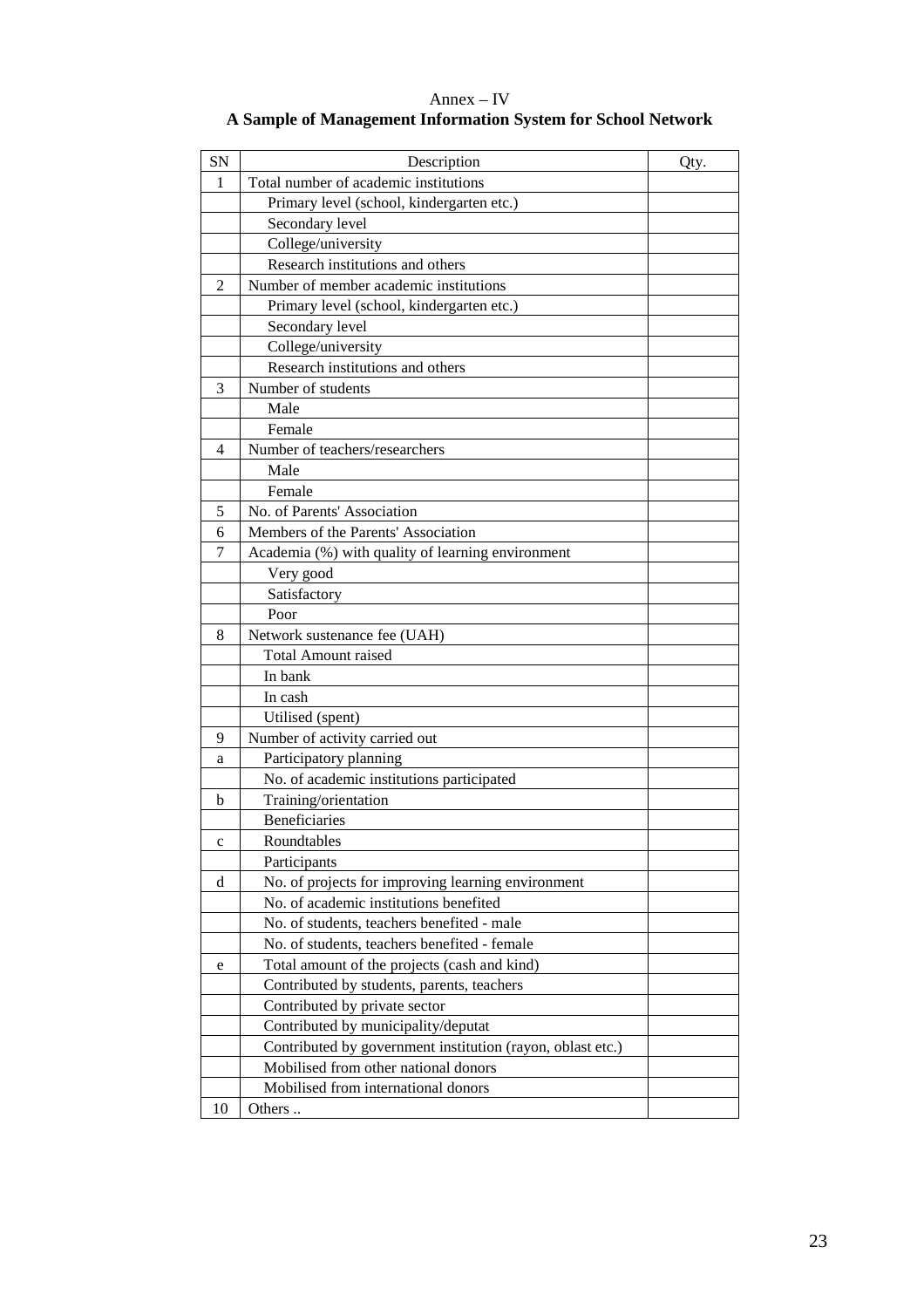#### Annex – **Participatory Assessment of the SN**

Following 7 factors are considered important to judge effectiveness of the School Network. Each factor is assessed through five variables. Each variable is expected to be reflected by one of three possibilities (options). The person making assessment ought to choose one of the three options in each variable based on his/her experience on functioning of the Network. Total of all the 7 factors (given in the end) will show how strong (effective) is the Network in serving the member schools. It also indicates which factors are weak and need attention for improvement.

| 1. Organisation Development (Total Possible Points: 15) |  |  |  |
|---------------------------------------------------------|--|--|--|
|                                                         |  |  |  |

| <b>SN</b> | <b>Sub-Indicators</b>                                   | <b>Status</b>                                           | <b>Score</b>                |
|-----------|---------------------------------------------------------|---------------------------------------------------------|-----------------------------|
| 1.1       | Participation of                                        | More than 90 percent                                    | 3                           |
|           | academic<br>instituions in the                          | 60-90 percent                                           | $\mathcal{D}_{\mathcal{L}}$ |
|           | <b>Network</b>                                          | Less than 60 percent                                    | 1                           |
|           | Scheduled<br>Meetings                                   | Meetings are held regularly                             | 3                           |
| 1.2       |                                                         | Meetings are held sometimes                             | $\overline{2}$              |
|           |                                                         | Meetings are seldom held                                | $\mathbf{1}$                |
| 1.3       | Attendance in<br>the Meetings                           | Full attendance almost always<br>(80 % or more members) | 3                           |
|           |                                                         | High attendance almost<br>always (60-80% members)       | 2                           |
|           |                                                         | Less than 60% member attend                             | $\mathbf{1}$                |
|           | Participation in<br><b>Discussions</b>                  | Almost all the members<br>participate in discussions    | 3                           |
| 1.4       |                                                         | More than half participate.                             | 2                           |
|           |                                                         | Less than half participate                              | 1                           |
| 1.5       | Information<br><b>About Decisions</b><br>(Transparency) | Almost everyone is informed                             | 3                           |
|           |                                                         | More than 50% members<br>knowledgeable                  | $\overline{c}$              |
|           |                                                         | Less than half members are<br>aware                     |                             |

|     |                                                      | <b>Total Score:</b>                                       |                |
|-----|------------------------------------------------------|-----------------------------------------------------------|----------------|
| 3.  |                                                      | <b>Fund for Self-reliance</b> (Total Possible Points: 15) |                |
| S.N | <b>Sub-Indicators</b>                                | <b>Situation</b>                                          | <b>Score</b>   |
|     | Commitment                                           | All the members                                           | 2              |
| 3.1 | fee deposited                                        | More than 90 % of the members                             | 1              |
|     | by                                                   | Less than 90 % of the members                             | $\Omega$       |
|     |                                                      | All the members, regularly                                | $\overline{c}$ |
| 3.2 | Organisation<br>Sustenance fee<br>deposited by       | More than 50% members.<br>regularly                       | 1              |
|     |                                                      | Less than 50% members/seldom                              | $\Omega$       |
|     | Account book                                         | Well maintained                                           | $\mathfrak{D}$ |
| 3.3 |                                                      | Satisfactorily maintained                                 | 1              |
|     |                                                      | Very weak                                                 | $\Omega$       |
|     | Feeling secured<br>about the<br>capital (fees)<br>by | All the members                                           | 2              |
| 3.4 |                                                      | Most of the members $(80\%)$                              | 1              |
|     |                                                      | Less than 80 % of the members                             | $\Omega$       |
|     | Information<br>about fees                            | Everyone is informed                                      | 2              |
| 3.5 |                                                      | More than half are informed                               | 1              |
|     |                                                      | Less than half are aware                                  | $\Omega$       |
|     |                                                      | <b>Total Score :</b>                                      |                |

| <b>SN</b> | <b>Sub-Indicators</b>                                                                   | <b>Status</b>                             | <b>Score</b>                |
|-----------|-----------------------------------------------------------------------------------------|-------------------------------------------|-----------------------------|
| 2.1       | A system to evaluate<br>office bearers                                                  | Is in place                               | 2                           |
|           |                                                                                         | Need for development has<br>been realised | 1                           |
|           |                                                                                         | Not developed                             | $\Omega$                    |
|           | Distribution of<br>responsibilities<br>among Network-<br>members (Shared<br>leadership) | Developed adequately                      | $\mathfrak{D}$              |
| 2.2       |                                                                                         | Need for development has<br>been realised | 1                           |
|           |                                                                                         | Not developed                             | $\Omega$                    |
| 2.3       | Techniques for<br>handing over of<br>leadership<br>(leadership rotation)                | Developed adequately                      | $\mathcal{D}_{\mathcal{L}}$ |
|           |                                                                                         | Need for development has<br>been realised | 1                           |
|           |                                                                                         | Not developed                             | $\Omega$                    |
| 2.4       |                                                                                         | Well-established                          | $\mathcal{D}_{\mathcal{L}}$ |
|           | A system to respect<br>office bearers for<br>their work                                 | Beginning to feel the<br>necessity        | 1                           |
|           |                                                                                         | Necessity not felt yet                    | $\Omega$                    |
| 2.5       | Office bearers follow<br>rules and regulations<br>and perform their                     | Very well                                 | 2                           |
|           |                                                                                         | Moderately                                | 1                           |
|           | duty                                                                                    | Unsatisfactorily                          | $\Omega$                    |

#### **Total Score : Total Score :**

**4. Gender and Development** (Total Possible Points: 10)

| S.N. | <b>Sub-Indicators</b>                                  | <b>Situation</b>                     | <b>Score</b>   |
|------|--------------------------------------------------------|--------------------------------------|----------------|
| 4.1  | Participation of<br>female in the<br><b>Network</b>    | More than 50% members female         | 3              |
|      |                                                        | 25-50% members are female            | $\mathfrak{D}$ |
|      |                                                        | Less than 25 % members are<br>female | 1              |
| 4.2  | Expression of<br>opinion by<br>female members<br>is of | High level                           | 2              |
|      |                                                        | Moderate level                       | 1              |
|      |                                                        | Low level                            | 0              |
| 4.3  | Discrimination<br>against women<br>is                  | Completely put to an end             | 5              |
|      |                                                        | Decreasing in general                | 3              |
|      |                                                        | Same level/has even increased        | $\Omega$       |
| 4.4  | Participation of<br>female in the FG                   | 50% or more                          | $\mathfrak{D}$ |
|      |                                                        | $25 - 50\%$                          | 1              |
|      |                                                        | Less than 25%                        | $\Omega$       |
| 4.5  | Women's<br>participation in                            | Sufficient level                     | 3              |
|      |                                                        | Increase in general                  | $\mathfrak{D}$ |
|      | planning process                                       | No development at all                | 0              |

**Total Score : Total Score :**

# **1. Organisation Development (**Total Possible Points: 15) **2. Leadership Development** (Total Possible Points: 15)